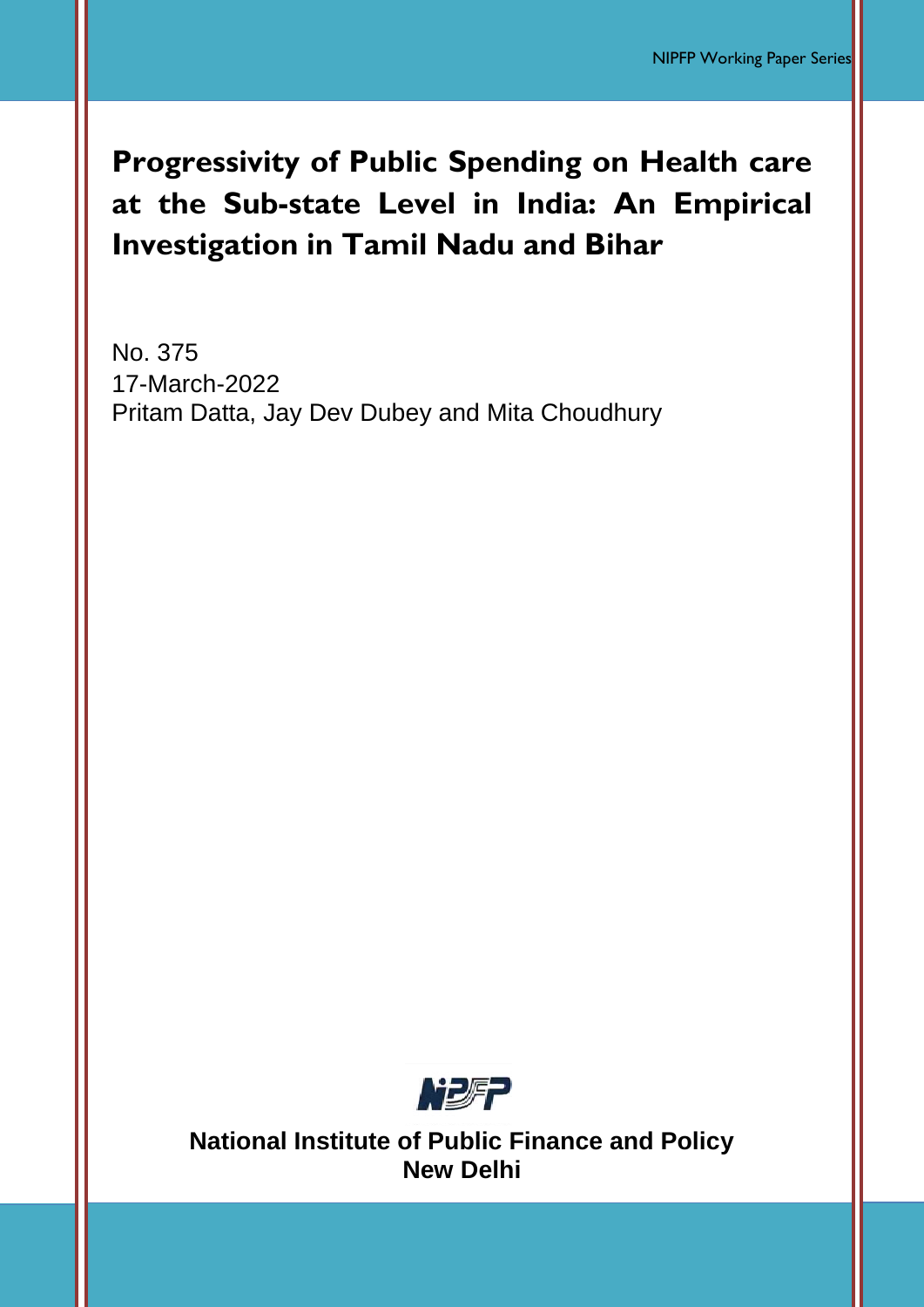

# **Progressivity of Public Spending on Health care at the Sub-state Level in India: An Empirical Investigation in Tamil Nadu and Bihar**

# **Pritam Datta<sup>1</sup> Jay Dev Dubey<sup>2</sup> Mita Choudhury<sup>3</sup> , 4**

## **Abstract**

Progressivity of public spending on health is considered welfare enhancing, and is often quantified through Benefit Incidence Analysis (BIA). In India, BIA analyses have been confined to state-level aggregates, and intra-state variation in progressivity among districts have remained largely unknown due to limited availability of disaggregated data. We use multiple datasets to overcome the data constraint and undertake BIA at the district-level in the two states of Bihar and Tamil Nadu. Disaggregated information from respective state treasuries were combined with central and state samples of surveys conducted by the National Sample Survey Organization to estimate utilisation and incidence of the benefits of public spending in districts. Results highlight that several districts diverge from state-level aggregates on progressivity, and this call for targeted heath interventions at the state-level. Further, a comparison of public spending across vertical tiers of the health pyramid and utilization of health facilities in the two states provide insights on state-level effectiveness of health interventions. The study lays forward a methodological framework to undertake BIA at the district-level in India.

**Key Words:** Health Financing, Benefit Incidence Analysis, Public Spending on Health, Bihar, Tamil Nadu. India

**JEL Classification:** H22, I14, I15, I18

1

<sup>&</sup>lt;sup>1</sup> Fellow II, National Institute of Public Finance and Policy

<sup>&</sup>lt;sup>2</sup> Fellow II, National Institute of Public Finance and Policy

<sup>3</sup> Associate Professor, National Institute of Public Finance and Policy

<sup>4</sup> We are thankful to the discussants and participants of the 8th Annual Conference of The Indian Health Economics and Policy Association (IHEPA) at Institute of Science Education and Research (NISER), Bhubaneswar, Odisha, on 23-24<sup>th</sup> January 2020, for their valuable comments and feedback.

We are also thankful to the officials of Data Processing Division (DPD), Kolkata office, Ministry of Statistics & Programme Implementation, Government of India, for their inputs on data related issues.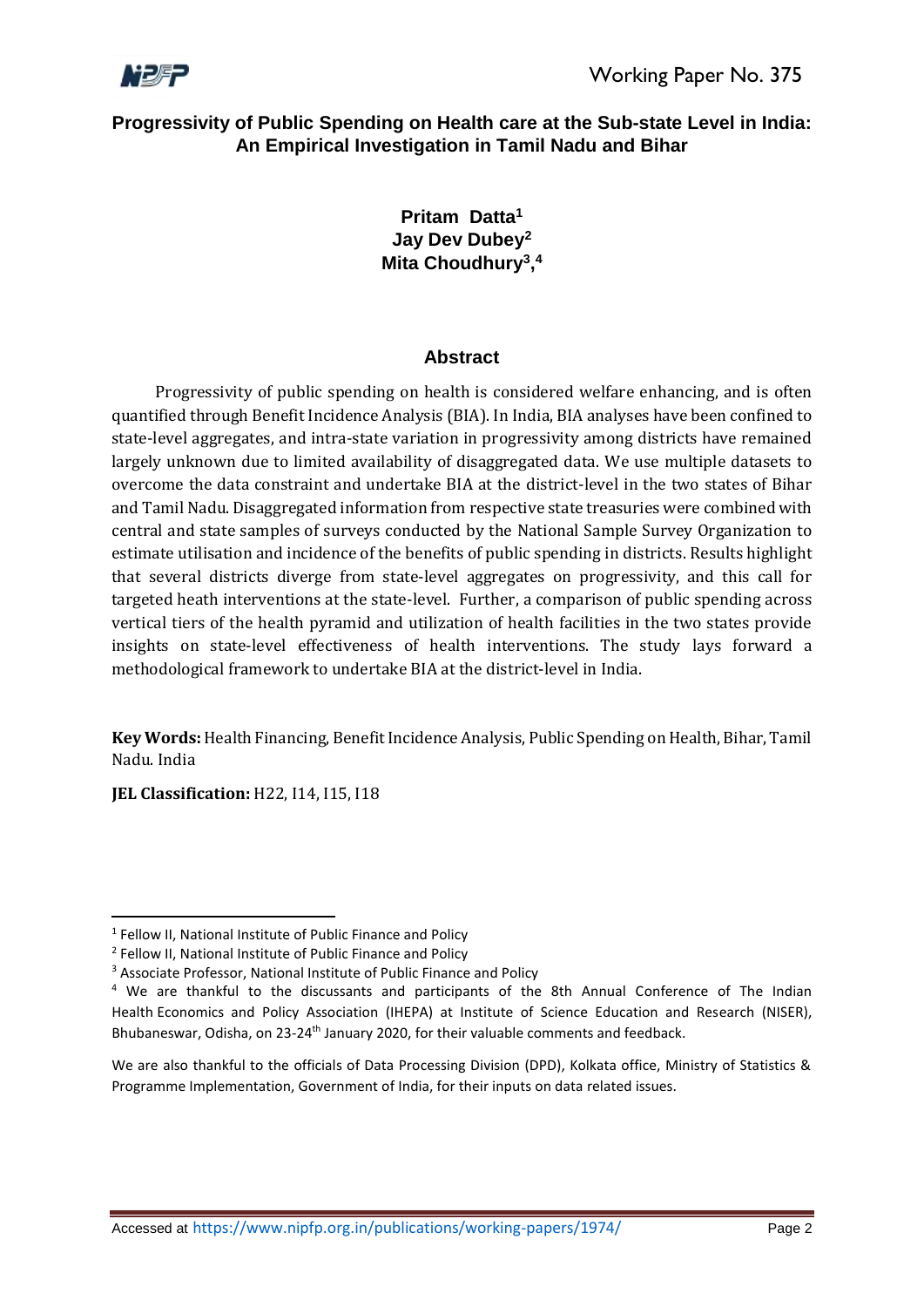

# **Progressivity of Public Spending on Health Care at the Sub-State Level in India: An Empirical Investigation in Tamil Nadu and Bihar**

# **Introduction**

Public spending is expected to improve the distribution of economic welfare.<sup>5</sup> The welfare enhancing role of public spending is often measured in terms of "progressivity", the extent to which the benefits of public spending reach the poor. A proportionately higher share of benefits accruing to lower income groups of the population, indicate a progressive nature, and an effective redistributive role of public spending. The underlying rational stems from the fact that the poorer sections of the population are heavily dependent on public services due to lower ability to pay.

Empirical investigation of progressivity has been largely based on the analytical tool of Benefitincidence analysis (BIA). The tool has been widely used by researchers to understand the distribution of benefits (or subsidies) in publicly funded health (and education) services in lowand middle-income countries (Castro-Leal 1996, Castro-Leal *et al.* 1999; Castro-Leal *et al.* 2000, Sahn and Younger 2000). The framework combines information on utilization of different types of public services with unit costs of providing those services to derive the benefits of public spending across socio-economic groups.

In India, there have been several attempts to analyse the progressivity of public spending on health in Indian states (Mahal A. *et.al.* 2000; Pearson M. 2002; Davoodi *et.al.* 2003; Chakraborty, L *et. al.* 2013; Mahal A. 2000; Bowser, D *et.al* 2000). These analyses have however, been confined to state-level aggregates, due to limited availability of disaggregated data at the sub-state (district) level. Around two-thirds of public spending on health in India is at the state-level, and identification of intra-state (district-level) variations in progressivity and health care utilization assume importance for targeted health interventions within states. This study combines multiple disaggregated datasets to derive an understanding of intra-state variations across districts in Bihar and Tamil Nadu, the two states which occupy contrasting positions in terms of health achievements in India. This is the first major attempt to undertake BIA analysis at the district level in India, and provides a methodological framework to undertake such analysis.

The choice of Tamil Nadu and Bihar is driven by the fact that the two states occupy contrasting positions. in terms of socio-economic indicators (including health): Tamil Nadu among the best and Bihar among the worst. Per capita Net State Domestic Product (NSDP) of Tamil Nadu is about

**<sup>.</sup>** <sup>5</sup> D. McIntyre and J.E Ataguba, 2010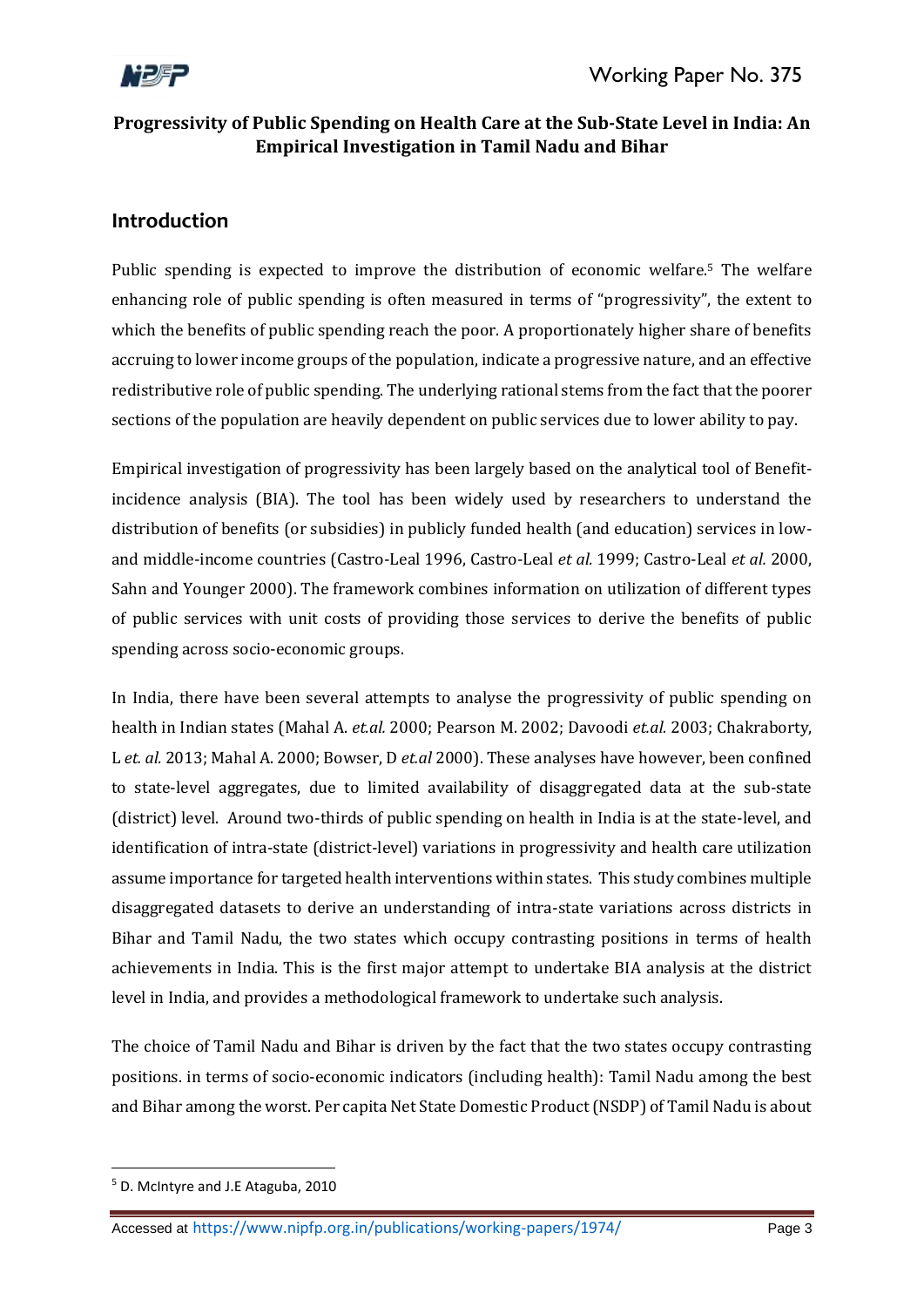

4.5 times higher than that in Bihar. Correspondingly, poverty is much higher in Bihar than Tamil Nadu: 34 per cent *vs* 11 per cent. In health too, there is a significant divergence. Infant mortality rate (IMR) in Tamil Nadu stood at 15 *vis-a-vis* 29 in Bihar. The difference in health achievements is partially due to the gap in the level of investment on public health system in the two states. As per the National Health Accounts 2017-18, per capita government spending on health in Tamil Nadu was 3 times more than that in Bihar. Similarly, out-of-pocket spending on health care in Tamil Nadu was almost double of that in Bihar.

## **Data Sources and Methodological Issues**

Benefit incidence analysis (BIA) requires two kinds of data, (i) public spending on health to compute costs of different types of health services provided in public facilities at an appropriate level of disaggregation and (ii) household survey data that provides information on health service utilization and measures economic status of population (users) at a matching level of disaggregation.

Information on state-level public spending is readily available from state budgets and most studies on BIA in health till date have used this source. State budgets however, do not provide district-level disaggregation of public spending, and this has constrained district-level analysis. There are similar constraints on household survey data. Studies have extensively used the survey on social consumption conducted by the National Sample Survey Office's (NSSO) for information on health service utilization and economic status of population groups for BIA analysis in India. This data is largely derived from the survey conducted by NSSO at the National level (called "central sample"), which cannot be used to derive district-level estimates, due to insufficient sample at the district-level.

To obtain district-level public spending, we use information on withdrawals from state treasuries by Drawing and Disbursing Officers (DDOs). This information was obtained from the Finance Department of the respective states. For bulk of the public spending in state budgets, withdrawals by DDOs can be identified with individual districts. Further, for classifying health spending by levels of care, we combined information on spending reported in budgets with DDO withdrawals. 6 . For health facility utilization at the district-level, we pooled the unit-level "state sample" of the 71st round of NSSO survey with unit-level information of the "central sample". It may be noted that in each NSS round, only a part of the NSSO frame is surveyed by the Field Operation Division (FOD) of NSSO and is used as the "central sample". This sample is the basis for much of the

**<sup>.</sup>** 6 For methodological details of such classification, refer [https://www.nipfp.org.in/media/medialibrary/2020/07/WP\\_315\\_2020.pdf](https://www.nipfp.org.in/media/medialibrary/2020/07/WP_315_2020.pdf) and https://www.nipfp.org.in/media/medialibrary/2017/07/WP\_2017\_199.pdf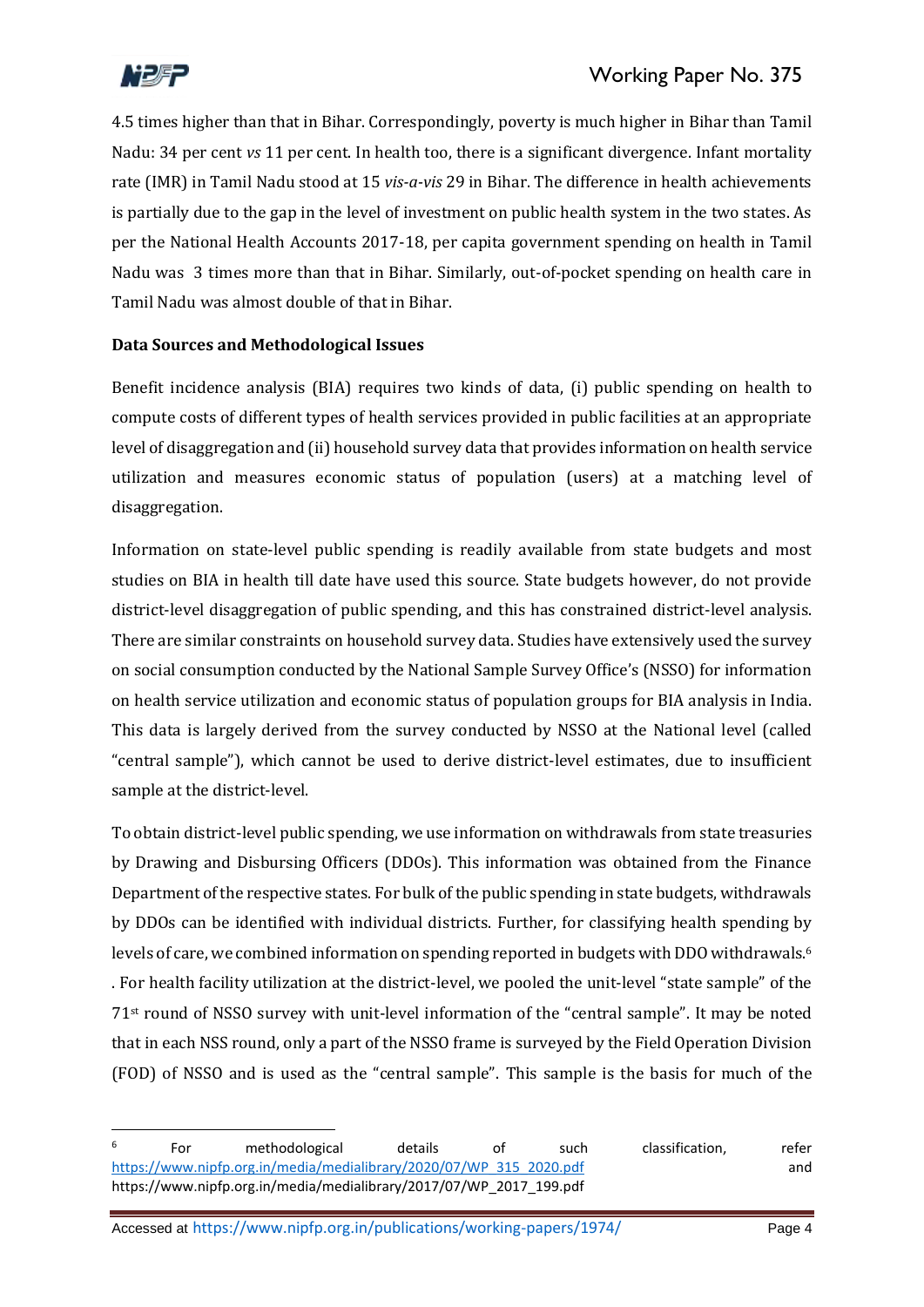

 $\overline{a}$ 

discussions on national and state-level evidence from NSS. Notably, a "state sample" is also drawn from the residual frame of each round and is surveyed by the State Directorate of Economics and Statistics<sup>7</sup> (SDES) of each state. The sampling strategy and the survey tool used for the central and the state samples are the same. Although the state samples were initiated to derive disaggregated district-level estimates in each state, they have not been used widely till date, as they are not readily available in the public domain. We obtained the state samples of the  $71<sup>st</sup>$ round (2014) survey of social consumption of health conducted by NSSO for this study from the two states, Tamil Nadu and Bihar. It may be noted that information on the utilization of health services by households pertain to the year 2014, while public spending relates to the year 2016- 17, To the extent that the structure of public spending and utilization do not change over a short period of time, the results are unlikely to be affected.

In both Tamil Nadu and Bihar, an equal number of households were allotted for the state and the central sample (3917 each in Tamil Nadu and 3167 each in Bihar). The actual survey data in the state sample however, related to 3192 households in Tamil Nadu and 3152 households in Bihar. We use the central sample for deriving state-level estimates, and the pooled sample (central + state) to derive district-level estimates. Notably, the population weights for the central sample are published by NSSO, but not for state samples. We estimate the weights for the state and the pooled sample using NSSO guidelines. Further, to ensure that the central and the state samples of each state are poolable for district-level estimates, we carried out poolability tests for the key parameters used in this study. These include monthly per capita consumption expenditure (MPCE), monthly per capita out of pocket expenditure on health care, utilisation of public facilities for OP and IP care (by case and days) and, and availing secondary and tertiary level care (see Table 1). The poolability tests were carried out using NSSO guidelines.<sup>8</sup> Parametric (mean) test was used to test for poolability of MPCE, while non-parametric chi square tests were carried out for testing poolability of utilisation of public facilities for IP and OP care as well as utilisation of secondary and above level of public facilities. The tests indicated that with respect to MPCE, 75 per cent of the districts of Tamil Nadu and 79 per cent of Bihar were poolable, In Bihar, with respect to utilisation of public facilities for OP care, only 11 per cent of the districts are poolable. Keeping in view the low poolability on this criterion, only limited results pertaining to this have been reported. For IP care, the corresponding poolability of districts for Tamil Nadu and Bihar

<sup>&</sup>lt;sup>7</sup> States started participating in NNSO programme of collecting socio economic data since 8<sup>th</sup> round (1954-55) using the same conceptual framework, survey tool, design and frame, with the objective of generating reliable estimates at sub-state (i.e. district) level for decentralised planning.

https://www.mospi.gov.in/documents/213904/0/Manual\_write\_up+%281%29.pdf/0a0dfc9c-a543-287faad0-1b9af55fb6e3?t=1596022044616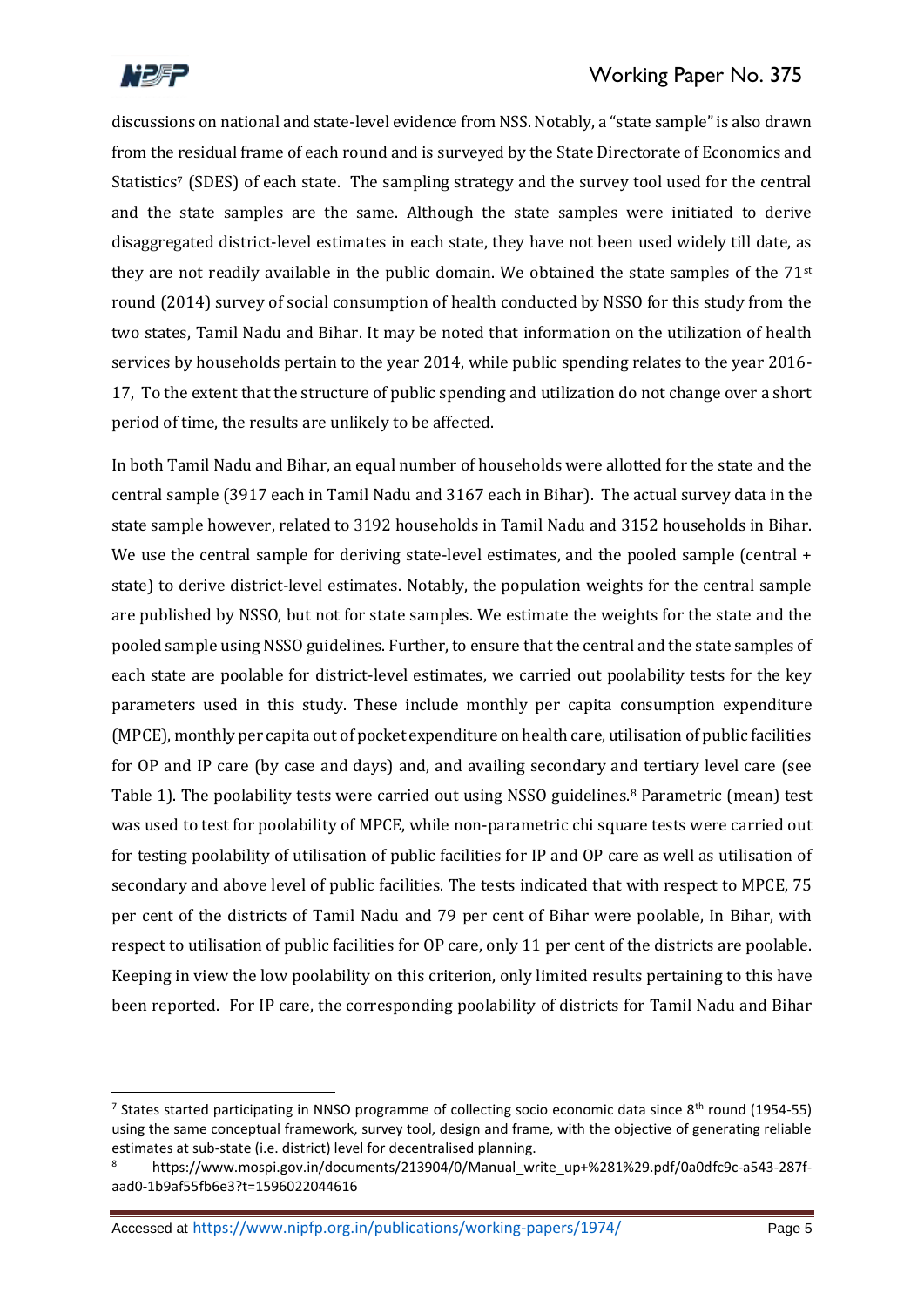

were 72 per cent and 66 per cent respectively. Although we report results for all districts for most parameters, the results of non-poolable districts should be read with caution.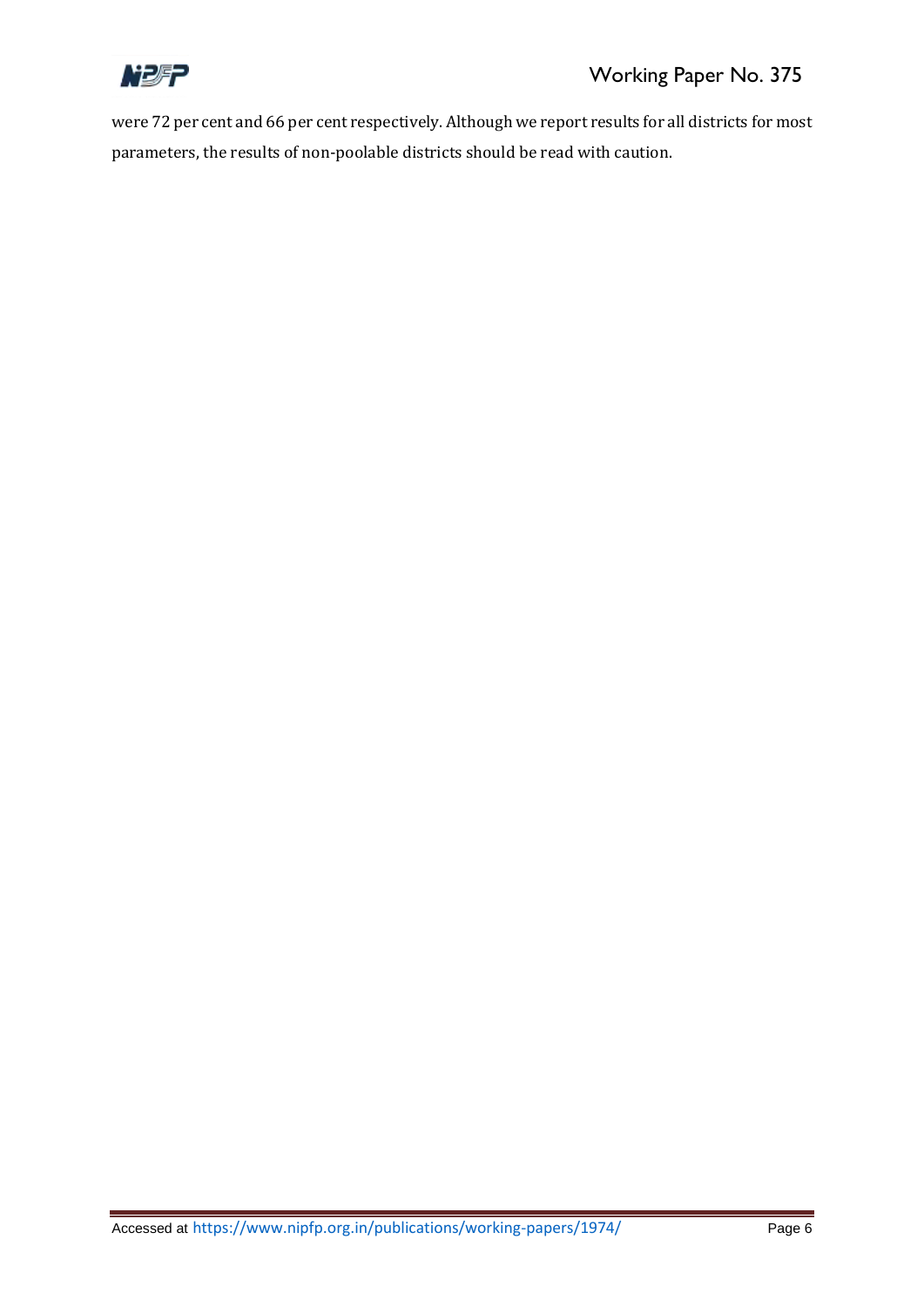

| <b>Parameters</b>                                                                  | Pool-ability<br>test  | <b>Tamil Nadu</b> |            | <b>Bihar</b> |         |       | <b>Proportion of</b><br>districts pool-able<br>(per cent) |               |       |
|------------------------------------------------------------------------------------|-----------------------|-------------------|------------|--------------|---------|-------|-----------------------------------------------------------|---------------|-------|
|                                                                                    |                       | Central           | State      | Pooled       | Central | State | Pooled                                                    | Tamil<br>Nadu | Bihar |
| Average Monthly per-capita expenditure<br>(MPCE)                                   | Mean test             | 2072.9            | 1919.<br>3 | 1999.7       | 1124.4  | 1244  | 1187.6                                                    | 75            | 79    |
| Average monthly per-capita out of<br>pocket spending on health care                | Mean test             | 253.28            | 173.9<br>5 | 215.52       | 129.8   | 38.5  | 81.6                                                      | 97            | 79    |
| Utilisation for Public facilities for IP care<br>(by number of cases) (per cent)   | Chi <sup>2</sup> test | 39                | 52         | 45           | 55      | 48    | 51                                                        | 72            | 66    |
| Utilisation for Public facilities for IP care<br>(by number days) ) (per cent)     | Chi <sup>2</sup> test | 45                | 50         | 47           | 40      | 38    | 39                                                        |               |       |
| Utilisation for Public facilities for OP<br>care) (per cent                        | Chi <sup>2</sup> test | 35                | 34         | 34           | 14      | 33    | 15                                                        | 44            | 11    |
| Utilisation of Secondary and above level<br>of public facilities (IP) ) (per cent) | Chi <sup>2</sup> test | 95                | 73         | 83           | 79      | 67    | 73                                                        | 69            | 31    |
| Utilisation of Secondary and above level<br>of public facilities (OP) ) (per cent  | Chi <sup>2</sup> test | 80                | 65         | 74           |         |       |                                                           | 45            |       |
| Source: Own estimates using central, state and pooled sample                       |                       |                   |            |              |         |       |                                                           |               |       |

# **Table 1: Basic characteristics of central, state and pooled sample and tests for pool-ability**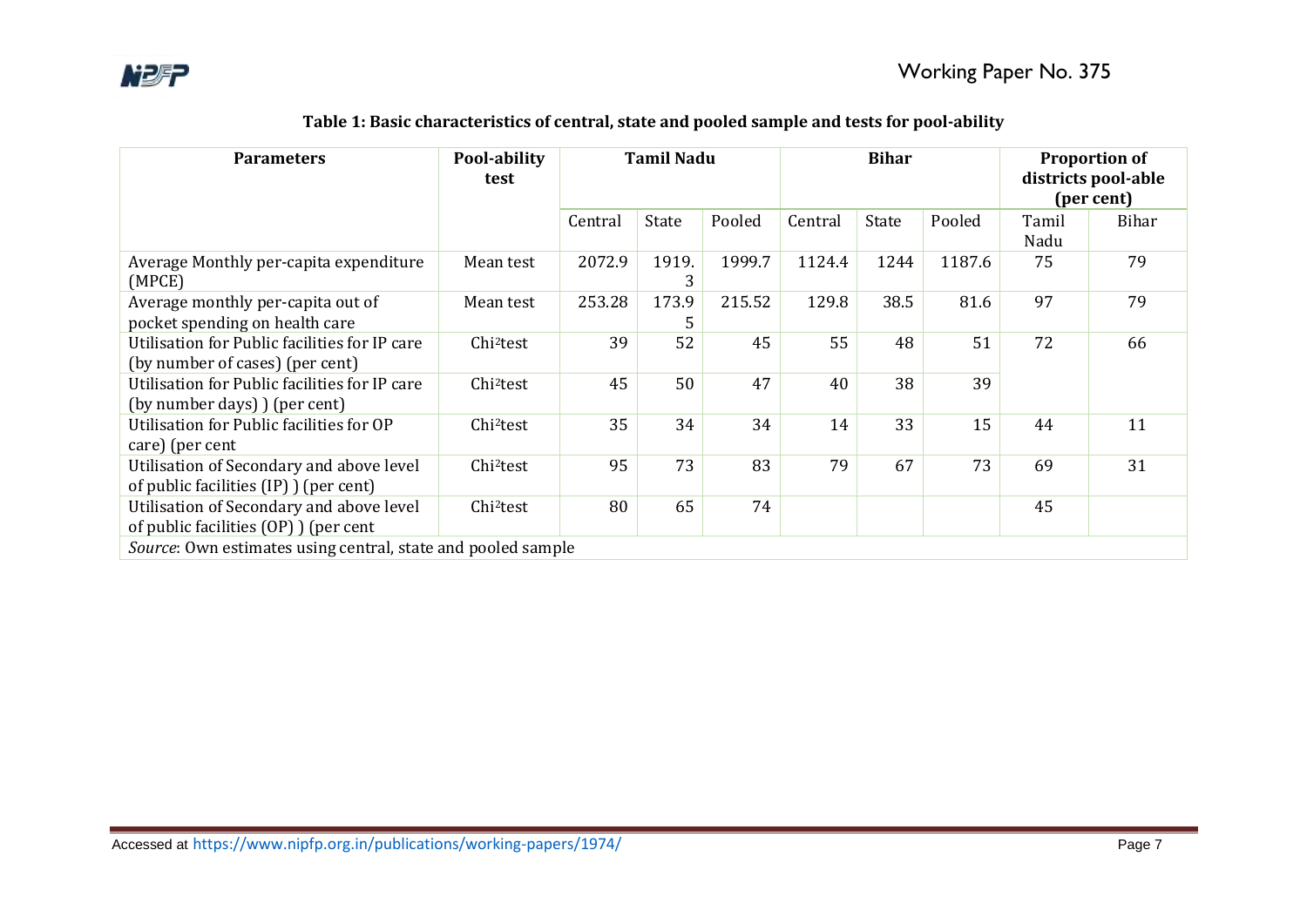

#### **Estimation of Unit Costs and Benefits Received**

Using NSSO pooled data, we obtained utilisation of public facilities (primary, secondary and above) by tertile expenditure groups for availing IP and OP care. Using these three matrices and assuming that the cost of one IP day is equivalent to three OP visits (following Chatterjee *et.al*., 2013), we estimated the benefits obtained by people of different expenditure groups for IP and OP at different levels of public facilities (Primary, secondary and above).<sup>9</sup> We clubbed public facilities above primary into a single group as the NSSO survey questionnaire, does not facilitate separate identification of secondary and tertiary level public facilities. Algebraically, the estimation method can be explained as follows:

Let

 $E_i$  = Government expenditure at the  $i<sup>th</sup>$  level of facility (Primary/Secondary and above)

 $U_{ij}$  = Use of i<sup>th</sup> care (IP/OP) at the j<sup>th</sup> level of facility (Primary/Secondary and above) in days.  $U_{iig}$  = Use of i<sup>th</sup> care (IP/OP) at the j<sup>th</sup> level of facilities (Primary/Secondary and above) in days, for the gth tertile group of income/expenditure.

Assuming, the cost of one IP day equivalent to k number of OP visits, where k=3<sup>10</sup>

Unit cost of availing care at Primary facility in terms of IP days =  $E_1/[(U(IP)_1 + U(OP)_1/k)]$ Unit cost of availing care at secondary and above level facility in terms of IP days = $E_2/[(U(IP)_2 +$  $U(OP)<sub>2</sub>/k$ ]

## Hence,

1

- $i$ . Benefits to population tertile group g, for availing IP care in Primary level facility  $=[E_1/((U(IP)_1 + U(OP)_1/k)]^*U(IP)_{1g}]$
- ii. Benefits to population tertile group g, for availing OP care in Primary level facility  $=[E_1/((U(IP)_1 + U(OP)_1/k)]^*U(OP)_{1g}]$
- $\ddot{u}$  Benefits to population tertile group g, for availing IP care in Secondary and above level facility =  $[E_2/((U(IP)_2 + U(OP)_2/k)]^*U(IP)_{2g}$
- iv. Benefits to population tertile group g, for availing OP care in Secondary and above level facility =  $[E_2/((U(IP)_2 + U(OP)_2/k)]^*U(OP)_{2g}$

<sup>9</sup> Primary level public health facilities include HSC, ANM, ASHA, AWW, PHC, dispensary, CHC and mobile medical units)

 $10$  Following the costing exercise done by Chatterjee et.al. (2013), we assume that the cost of one IP day is equivalent to three OP visits at any level of facility (i.e., k=3)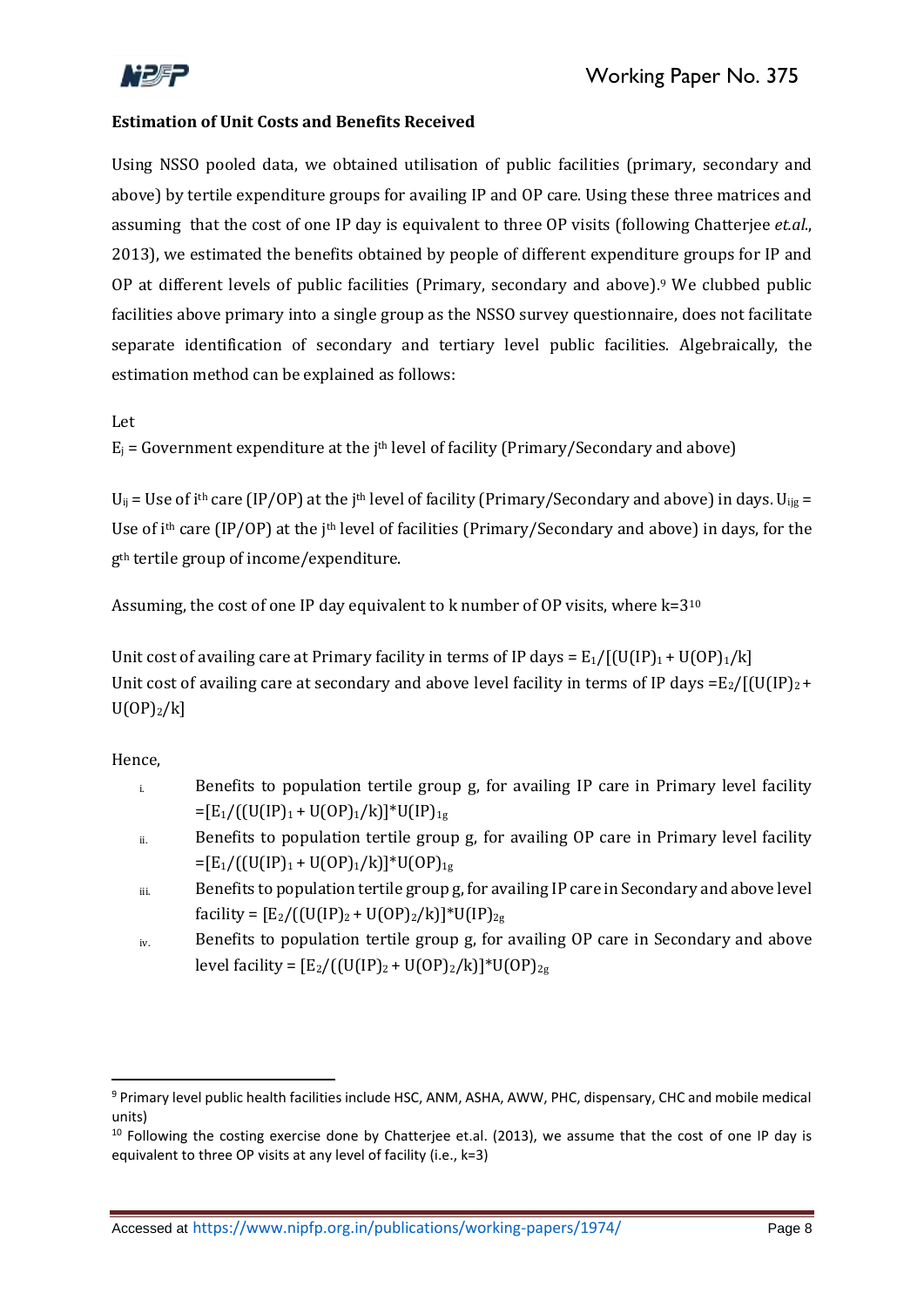

**.** 

#### **Public spending and Utilization of Public Facilities in Tamil Nadu and Bihar**

In Bihar, bulk of the public spending on health care is incurred at the level of primary facilities (65 per cent), while in Tamil Nadu, the majority (58 per cent) is incurred at secondary and tertiary level facilities (Figure 1).<sup>11</sup> The relatively high share of public spending on secondary and tertiary care facilities in Tamil Nadu, is driven by the fact that bulk of the public services in Tamil Nadu is provided at higher level facilities. As per the 71st round of NSSO survey in 2014, even in rural areas, about 73 per cent of outpatient services in Tamil Nadu are provided by facilities above the level of Community Health Centres (CHCs). In per capita terms however, spending in primary level facilities was higher in Tamil Nadu than Bihar. The low level of per capita availability of primary level facilities in Bihar (Sub centre, PHC and CHCs) is partially responsible for this. In Bihar, there were about 115 primary level public facilities per million population, as compared to 146 in Tamil Nadu.<sup>12</sup>



**Figure 1: Distribution of public spending on health care by type of facility**

*Source*: Estimations based on withdrawals by Drawing and Disbursing officer (DDO) in the state health department of Bihar and Tamil Nadu, 2014-15.

The preference for public facility for health care is also low in Bihar as compared to Tamil Nadu (Table 3). As per NFHS 2015-16, about 63 percent of people generally accessed government hospitals when sick as compared to 22 per cent in Bihar. This is also mirrored in the 71st round of NSSO survey in 2014 (Table 3). For OP visits, about 35 per cent in Tamil Nadu used public facilities *vis-a-vis* 14 per cent in Bihar. For inpatients, the proportion of people using public facilities were higher in Bihar than in Tamil Nadu. This is possibly due to the fact that the

<sup>&</sup>lt;sup>11</sup> 10 per cent and 15 per cent of total government spending of Bihar and Tamil Nadu, could not disaggregated by type of facility

Choudhury and Dubey 2020, https://www.nipfp.org.in/media/medialibrary/2020/07/WP\_315\_2020.pdf <sup>12</sup> Numbers of public facilities are taken from Rural Health Statistics -2018.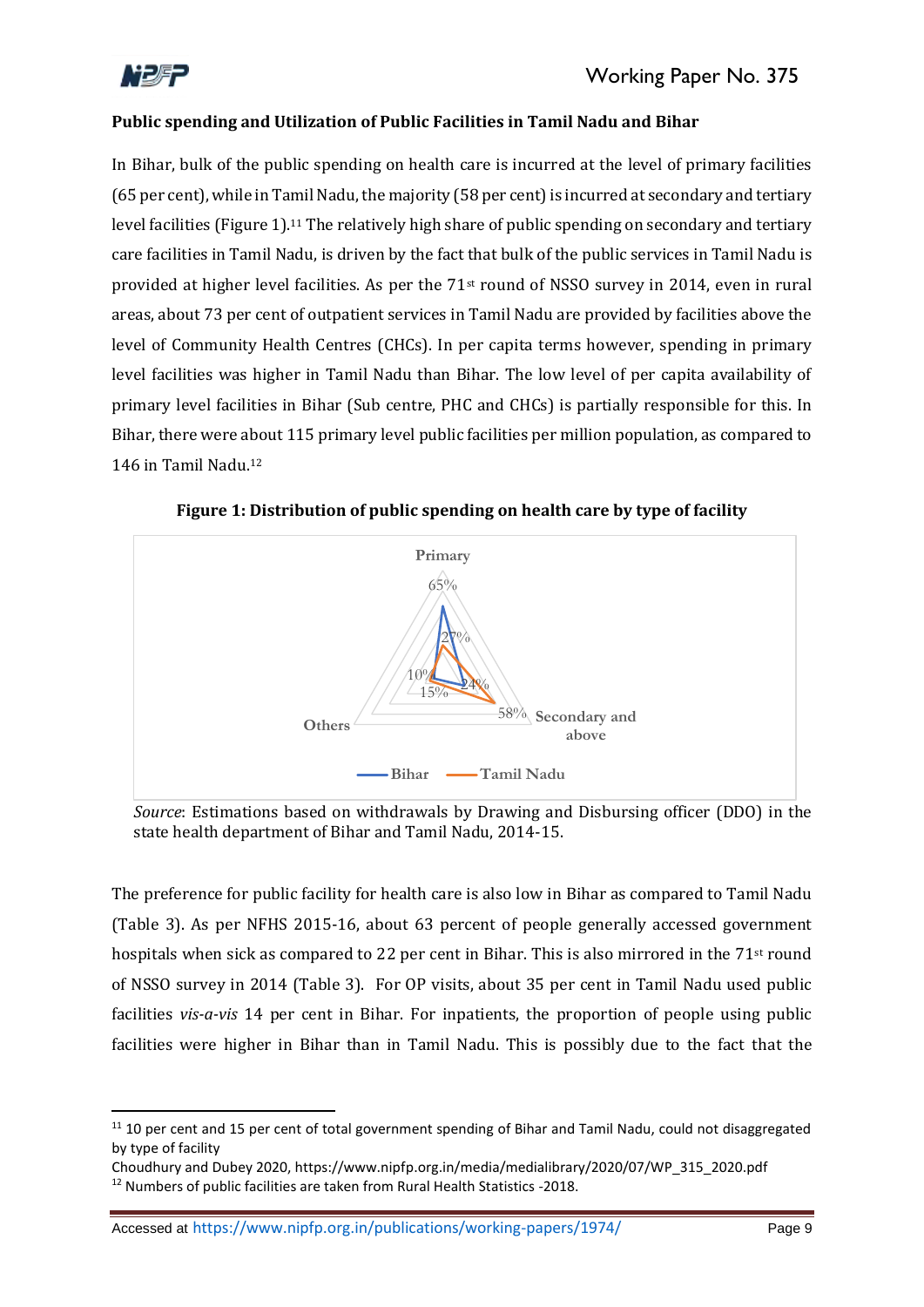

availability of private hospitals in Bihar is lower than that of Tamil Nadu, as people's ability to pay is relatively high in the latter (Choudhury and Datta 2019).

|                               | Preference for Public facilities (per cent) |          |             |              |  |  |
|-------------------------------|---------------------------------------------|----------|-------------|--------------|--|--|
|                               | IP (visits)                                 | IP(Days) | OP (Visits) | Any (Visits) |  |  |
|                               | <b>TAMIL NADU</b>                           |          |             |              |  |  |
| Poorest                       | 59                                          | 64       | 49          | 52           |  |  |
| Middle Income                 | 36                                          | 42       | 38          | 38           |  |  |
| Richest                       | 22                                          | 31       | 20          | 21           |  |  |
| <b>Tamil Nadu (all income</b> | 39                                          | 45       | 35          | 36           |  |  |
| class)                        |                                             |          |             |              |  |  |
| <b>BIHAR</b>                  |                                             |          |             |              |  |  |
| Poorest                       | 62                                          | 36       | 6           | 31           |  |  |
| Middle Income                 | 58                                          | 46       | 14          | 38           |  |  |
| Richest                       | 46                                          | 39       | 23          | 35           |  |  |
| Bihar (all income class)      | 55                                          | 40       | 14          | 34           |  |  |

|  | Table 2: Preference for public facilities for health care in Tamil Nadu and Bihar |
|--|-----------------------------------------------------------------------------------|
|  |                                                                                   |

Source: Own estimation using NSSO 71st Round Survey data (Central Sample)

Utilization of public facilities are also different in Bihar as compared to Tamil Nadu. In Tamil Nadu, 31 per cent of visits in public health facilities are for IP care. Whereas in Bihar 80 per cent of visits in public health facilities are for IP care (Figure 2). The free medicine initiative in Tamil Nadu for OP care may have contributed to this. In the category of the poor, 88 per cent of visits in public health facilities in Bihar are for IP care. In contrast, in Tamil Nadu, 75 per cent of total visits in public health facilities are for OP care. Notably, unlike Bihar, public health facilities in Tamil Nadu are utilised more by the poorer sections of the population for both IP and OP care (Figure 3)



**Figure 2: Intensity of use of public facilities for IP care (per cent)**

*Source*: Own estimation using NSSO 71st Round Survey data (Central Sample)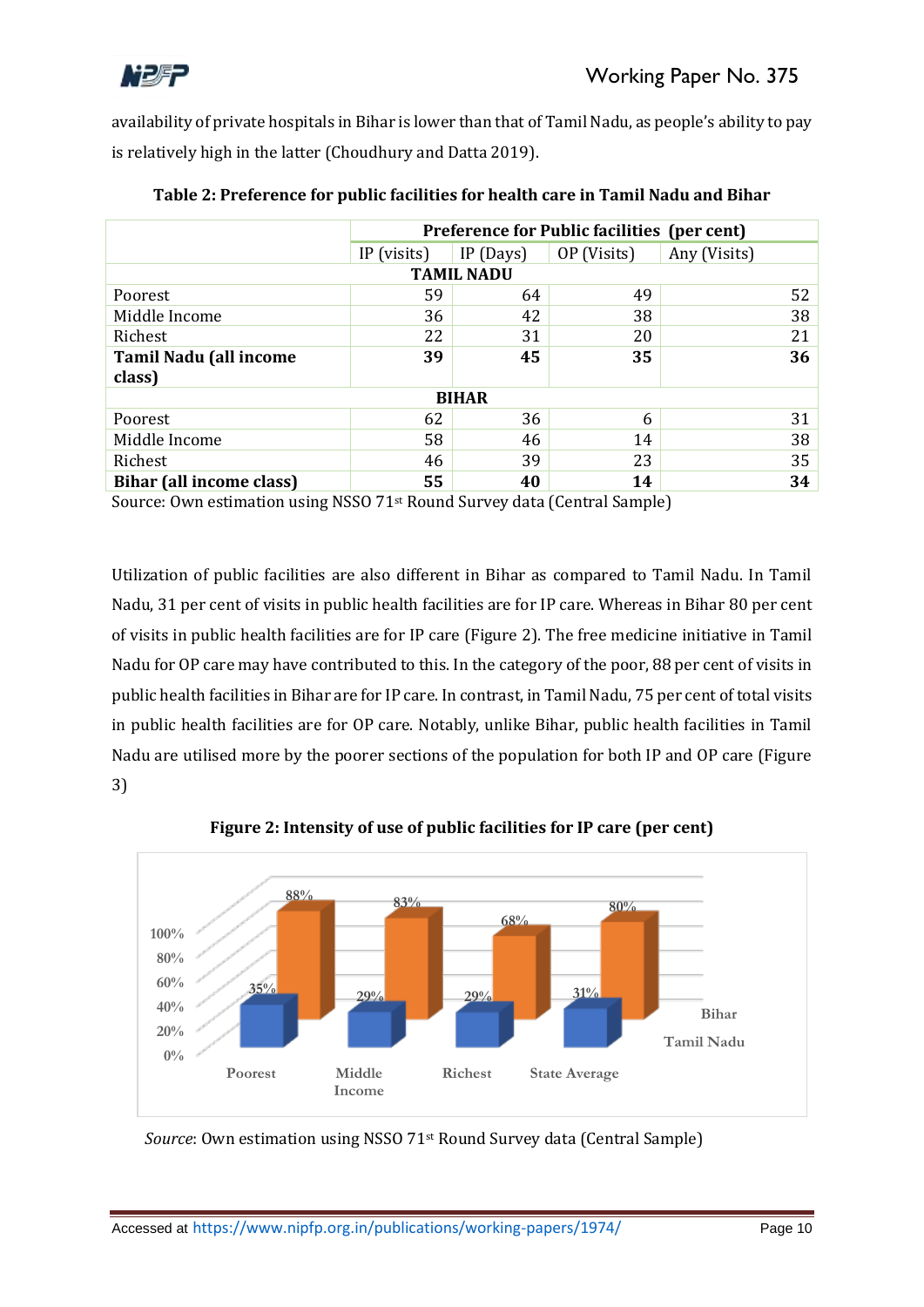



**Figure 3: Utilisation of Public facilities for health care in Bihar and Tamil Nadu**

*Source*: Own estimation using NSSO 71<sup>st</sup> Round Survey data (Central Sample)

## **State level Benefit-incidence analysis**

Figure 4 and 5 show concentration curves for utilization and benefits from public health facilities. Concentration curves are said to be progressive in relative terms, if poor population groups receive more benefit than richer groups. In other words, for progressive distribution of the benefit, concentration curves lie above the line of equality (45° line).

Fig. 4 shows concentration curves for utilisation of public facilities in Tamil Nadu and Bihar for Inpatient (IP) and outpatient (OP) care. The curves depict the cumulative sum of utilisation of public facilities for availing IP (days) and OP (visits) care over the tertile groups<sup>13</sup> of the population, ranked by MPCE14. For both IP and OP, utilisation of public facilities are pro-poor in Tamil Nadu. It also shows that utilisation of primary as well as higher (secondary and above) public facilities for availing IP and OP care is pro-poor in Tamil Nadu. In contrast, in Bihar,

1

<sup>&</sup>lt;sup>13</sup> It divides an ordered distribution into three parts, each containing a third of the population.

<sup>14</sup> Monthly per capita consumption expenditure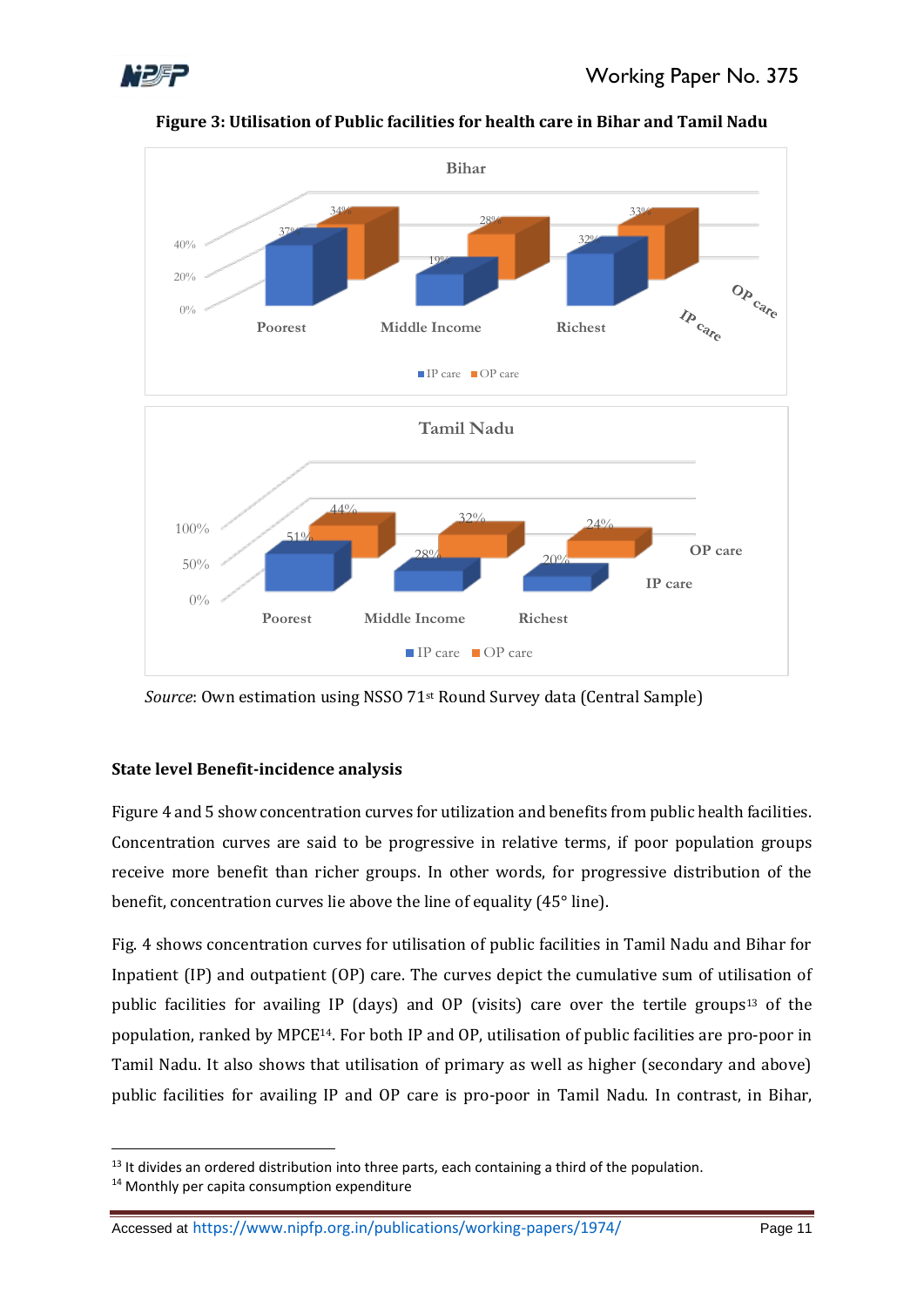

utilisation of public facilities for IP and OP care are pro-rich. In Bihar, only utilisation of primary level public facilities for IP care indicate a pro-poor pattern.



#### **Figure 4: Utilisation of public facilities for health care**

*Source*: Own estimation using NSSO 71st Round Survey data (Central Sample)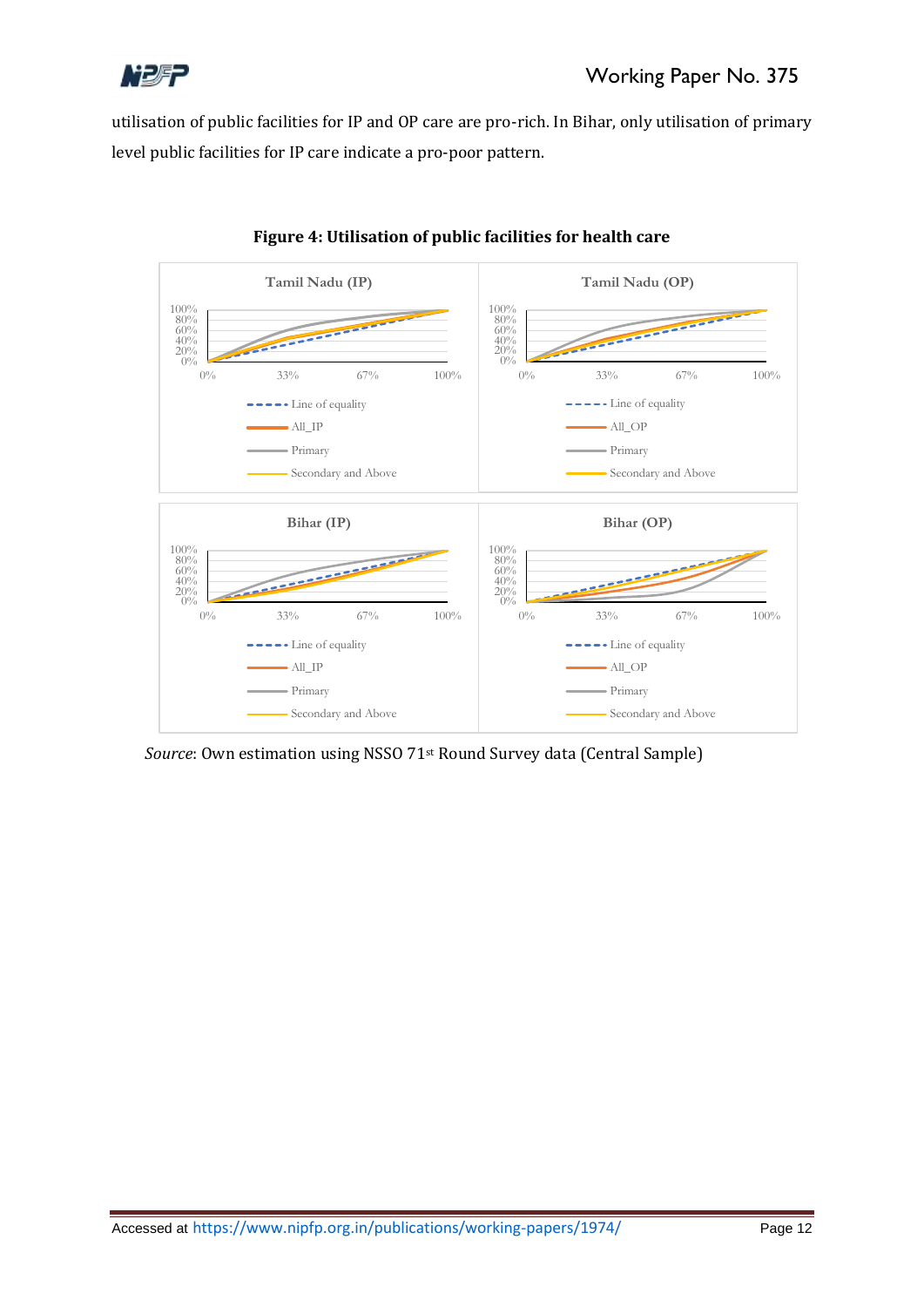



**Figure 5: Net Benefits of public expenditure on health care**

*Source*: Own estimation using NSSO 71st Round Survey data (Central Sample)

Figure 5 displays cumulative distribution of net benefits across income classes for using public health facilities. Public expenditure figures were estimated using DDO level information, and each line entry in DDO has been further classified by level of care (i.e. Primary and Secondary and above).<sup>15</sup> Figure 2 showed that for both IP and OP use, net benefits were pro-poor in Tamil Nadu for all level of facility (i.e., primary, secondary and above). In fact, net benefits of IP and OP care at primary level health facility were most pro-poor in Tamil Nadu. On the other hand, in Bihar, net benefits from utilisation of public facilities for OP care were strictly pro-rich. Notably

<sup>1</sup> <sup>15</sup> Unclassified part was categorized as others. It was assumed that other expenditures were utilised by all users of public health facilities.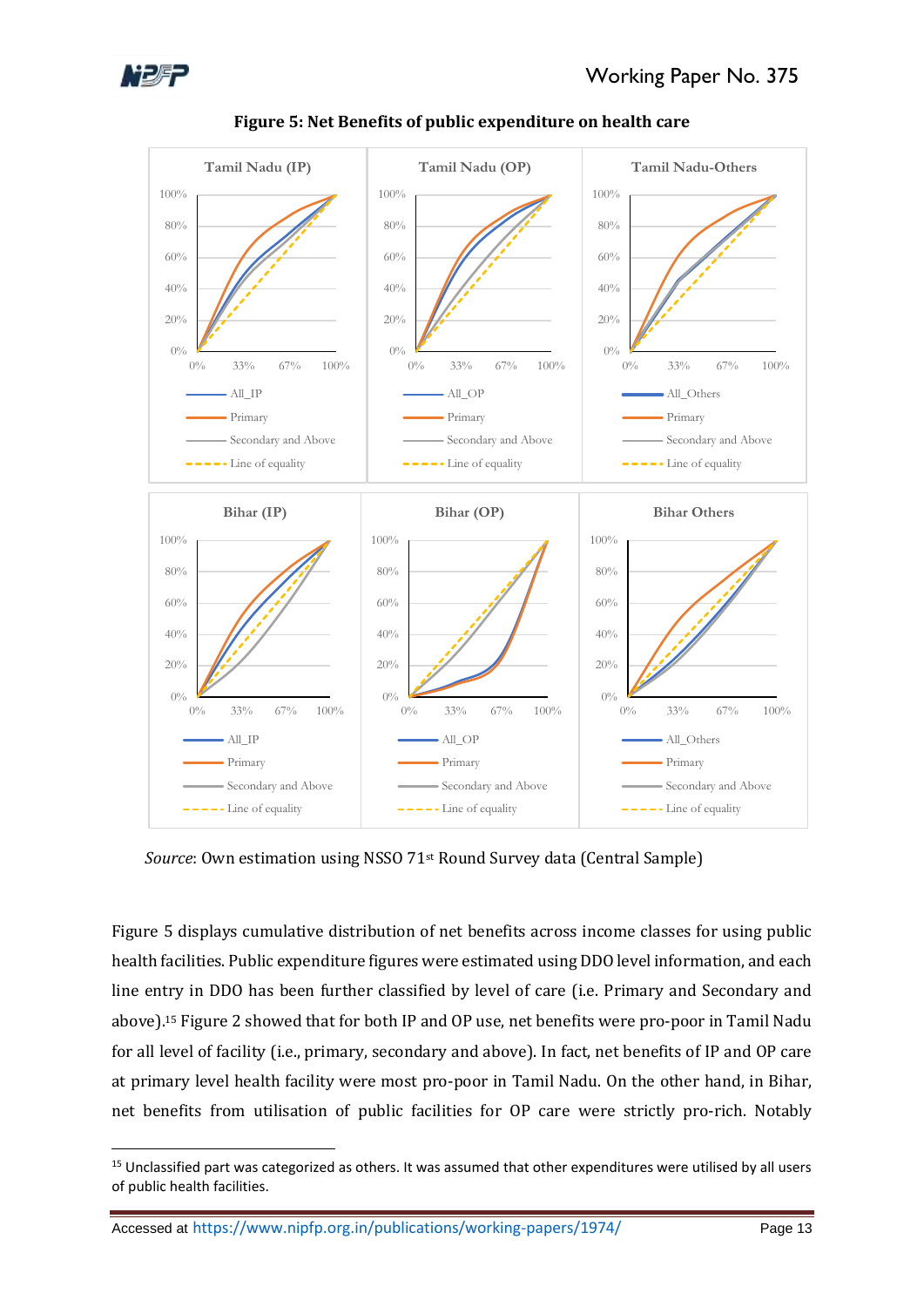

however, net benefits from utilisation of public facilities (primary level) for IP care is pro-poor in Bihar.

## **District Level Benefit-incidence analysis**

District-level results show that there are large variations across districts in both Tamil Nadu and Bihar in both utilization and benefit-incidence. Figure 6 displays the concentration indices across districts in Bihar for utilisation of public facilities for IP care. Negative value of the index indicates pro-poor utilisation of public facilities. Seven out of thirteen poolable districts (55 per cent) have pro-rich (positive) utilization for IP care. There are large variations across districts in utilization for IP care in primary level public facility. Only one among the thirteen poolable districts and 10 among all districts displayed pro-poor utilization pattern for IP care availed in primary level health facilities. Similarly, 7 among the poolable districts and 18 among all districts exhibited propoor utilization for IP care above primary level public facilities in Bihar.







*Source*: Own estimation using NSSO 71st round pooled data (Bihar)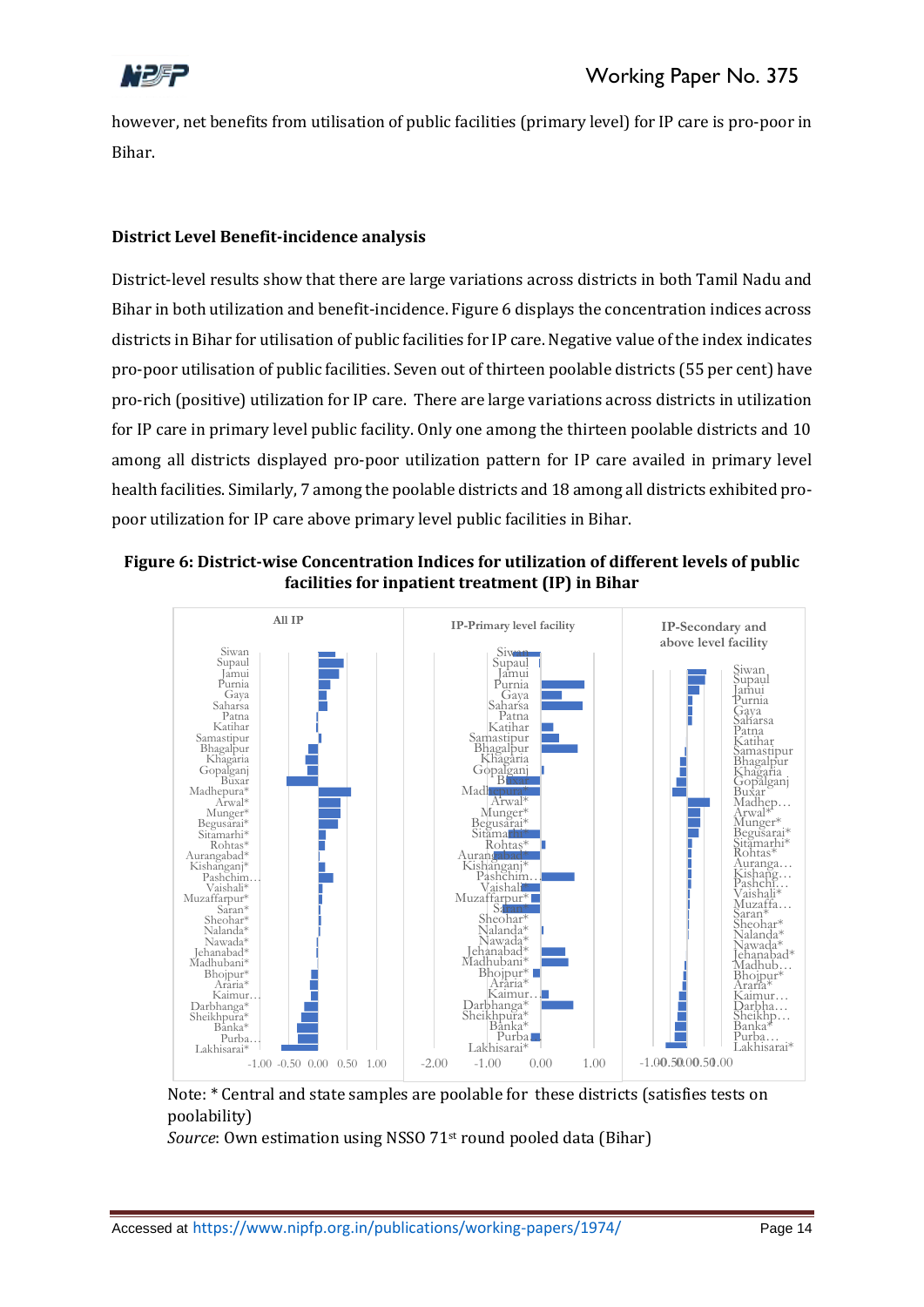

#### **Figure 7: District-wise Concentration Indices for net public benefits at different levels of public facilities for IP care in Bihar**





*Source*: Own estimation using NSSO 71<sup>st</sup> round pooled data (Bihar)

Figure 7 displays concentration indices for net benefits across districts in Bihar for availing IP care in public facilities. Overall 36 per cent(14 out of 38) districts in Bihar exhibit pro-rich pattern in terms of benefits received from public health facilities for IP care. Only five of the thirteen poolable districts show pro-rich pattern with respect to benefits received from public health facilities for IP care. On the whole, 29 per cent and 39 per cent districts in Bihar showed pro-rich pattern for benefits received for IP care at primary and above primary- level public facilities respectively.

For OP care in public facilities only 11 per cent districts were found poolable in Bihar, and therefore, district level analysis for OP care was not carried out.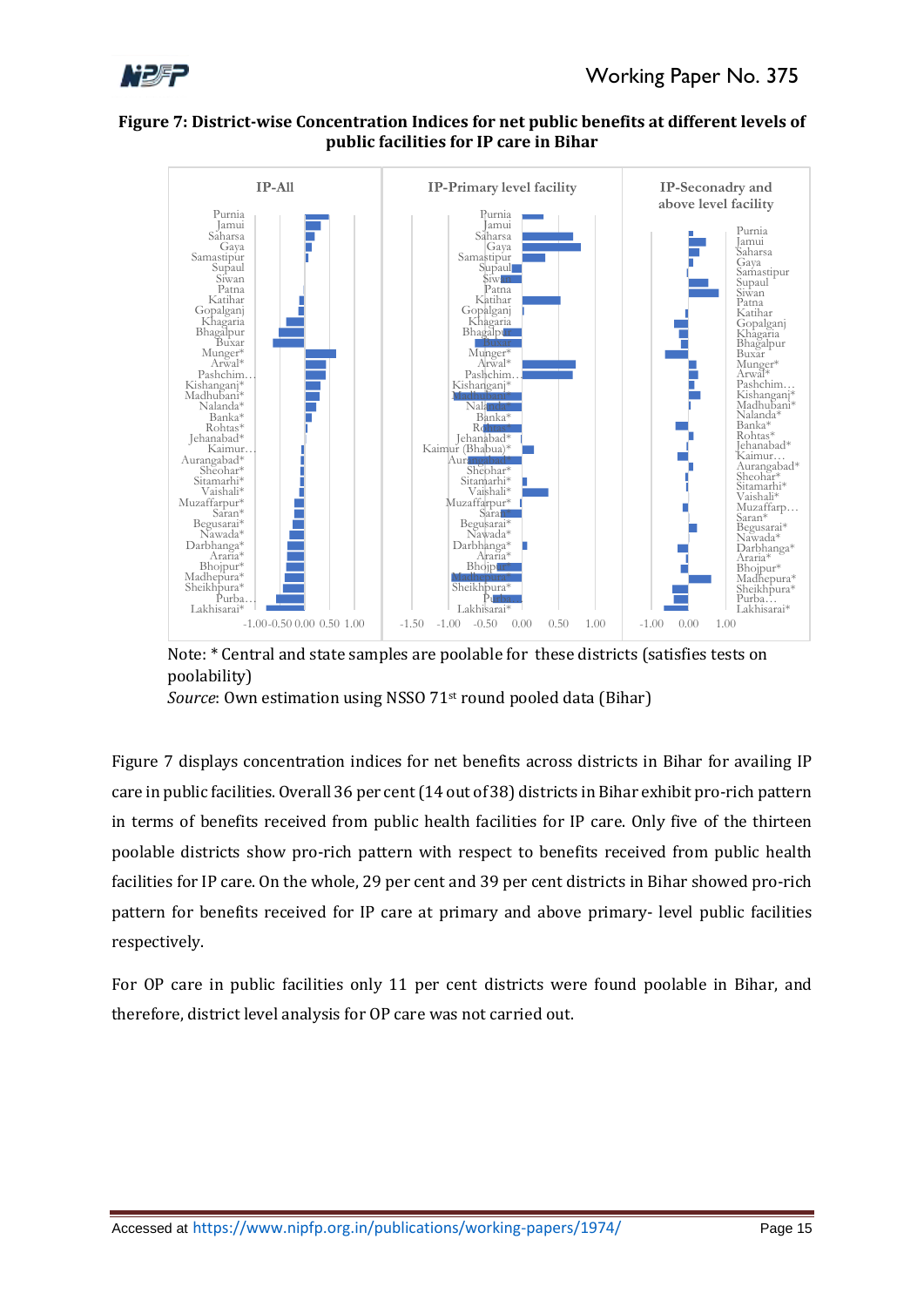

#### **Figure 8: District-wise Concentration Indices for utilization of different levels of public facilities for inpatient treatment (IP) in Tamil Nadu**



Note: \* Central and state samples were poolable for these districts (satisfies tests on poolability)

*Source*: Own estimation using NSSO 71st round pooled data (Tamil Nadu)

Figure 8 and 9 display concentration indices across districts of Tamil Nadu for utilisation and benefits from public facilities for IP care. Figure 8 shows that utilisation pattern of public facilities for IP care is pro-poor both at primary as well as higher levels.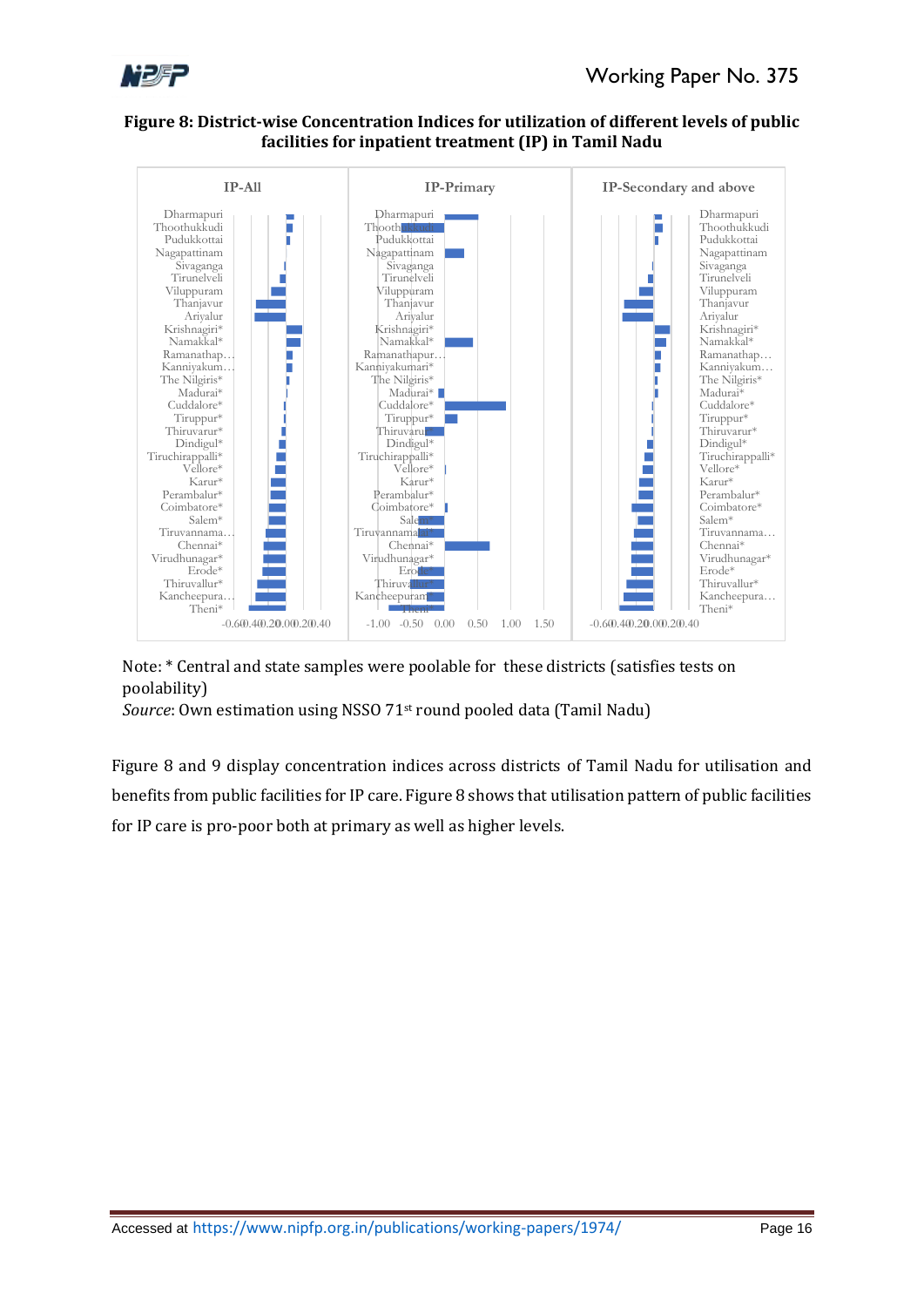

#### **Figure 9: District-wise Concentration Indices for net public benefits at different levels of public facilities for IP care in Tamil Nadu**





*Source*: Own estimation using NSSO 71st round pooled data (Tamil Nadu)

Figure 9 shows that the benefits from utilisation of public facilities for IP care in majority of the districts of Tamil Nadu is pro-poor for both primary as well as higher level public facilities.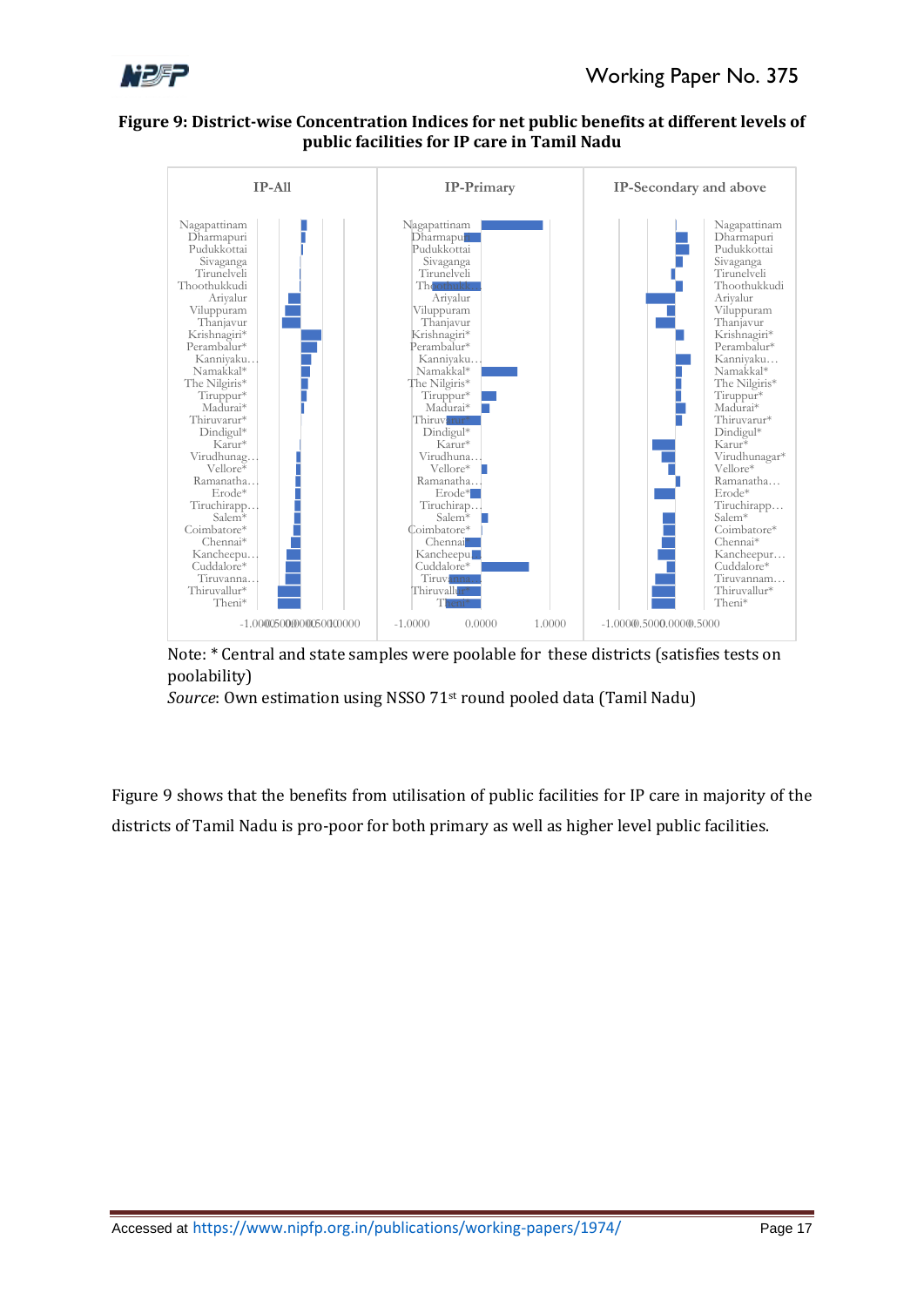

#### **Figure 10: District-wise concentration Indices for utilization of different levels of public facilities for OP treatment in Tamil Nadu**





*Source*: Own estimation using NSSO 71st round pooled data (Tamil Nadu)

Figure 10 shows district-wise concentration indices and utilization of public facilities for OP treatment in Tamil Nadu. For most districts of Tamil Nadu it is pro-poor. Pro-poor trend in utilisation of public facilities for OP care holds good at both primary as well as higher levels of public facilities in majority of districts of Tamil Nadu. Trend in incidence of benefits from utilisation of public facilities for OP care at all levels is also pro-poor in majority of the districts of Tamil Nadu (Figure 11).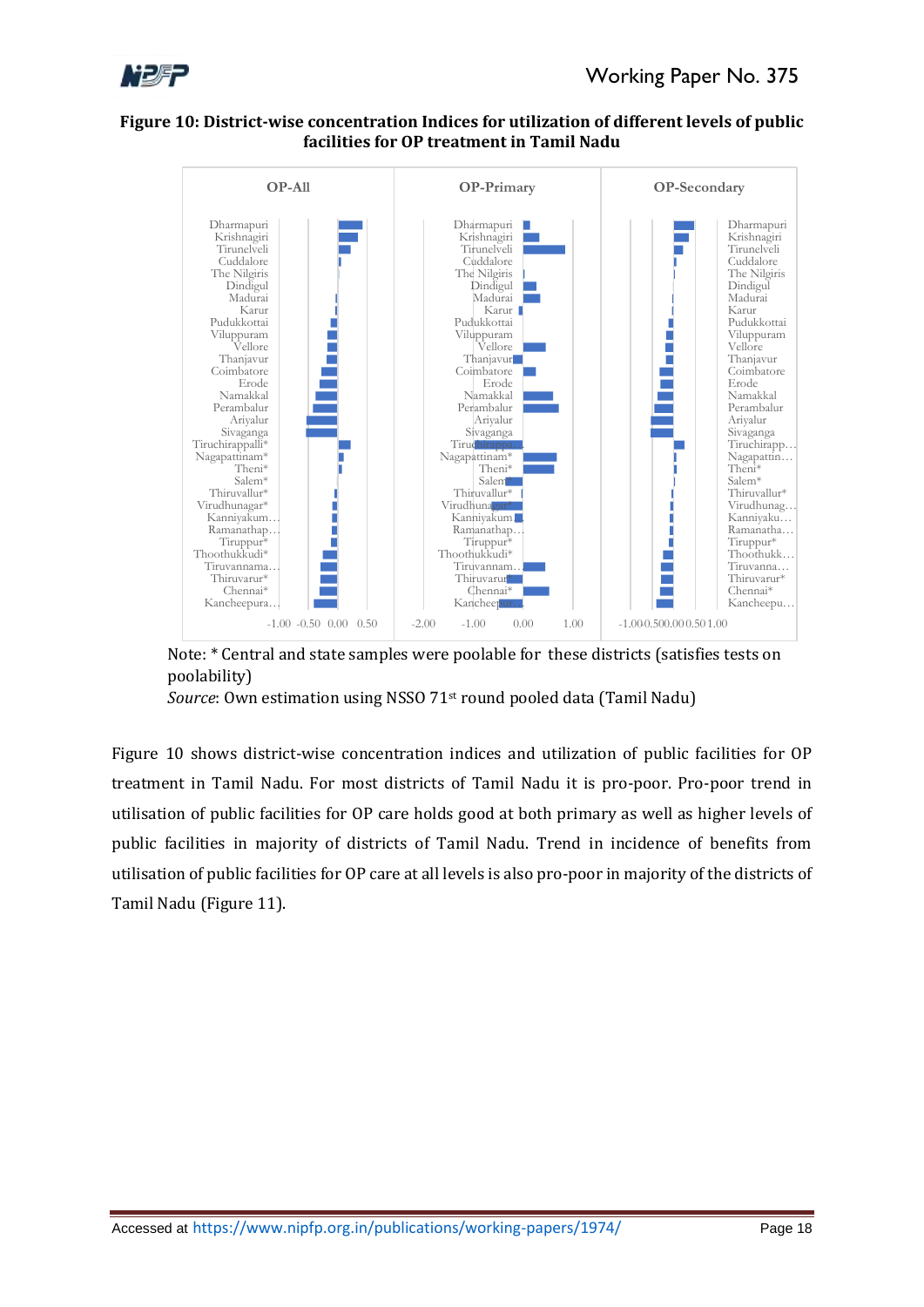

#### **Figure 11: District-wise concentration indices for benefits (net) from different levels of public facilities for OP care in Tamil Nadu**



Note: \*Central and state samples were poolable for these districts (satisfies tests on poolability)

*Source*: Own estimation using NSSO 71st round pooled data (Tamil Nadu)

#### **Table 2: Distribution of benefits for availing IP care in public facilities in districts of Bihar**

|                                       | Pro-poor $(22)$                                                                                                                                                                                | Pro-rich (16)                                                                                            |
|---------------------------------------|------------------------------------------------------------------------------------------------------------------------------------------------------------------------------------------------|----------------------------------------------------------------------------------------------------------|
| <b>Not</b><br><b>Poolable</b><br>(13) | Patna, Katihar, Katihar, Bhagalpur,<br>Gopalganj, Gopalganj, Khagaria,<br><b>Buxar</b>                                                                                                         | Supaul, Jamui, Siwan, Purnia, Saharsa,<br>Gaya, Samastipur                                               |
| <b>Poolable</b><br>(25)               | Kaimur(Bhabua), Aurangabad,<br>Sheohar, Sitamarhi, Vaishali,<br>Muzaffarpur, Saran, Begusarai,<br>Nawada, Darbhanga, Araria, Bhojpur,<br>Madhepura, Sheikhpura, Purba<br>Champaran, Lakhisarai | Munger, Arwal, Pashchim Champaran,<br>Kishanganj, Madhubani, Nalanda,<br>Banka, Rohtas, Jehanabad, Siwan |

In Bihar, around two-thirds of the districts (25 out of 38) had reliable pooled samples for IP care (Table 2). Of these, nearly half were pro-rich, which resonates with overall state-level aggregates.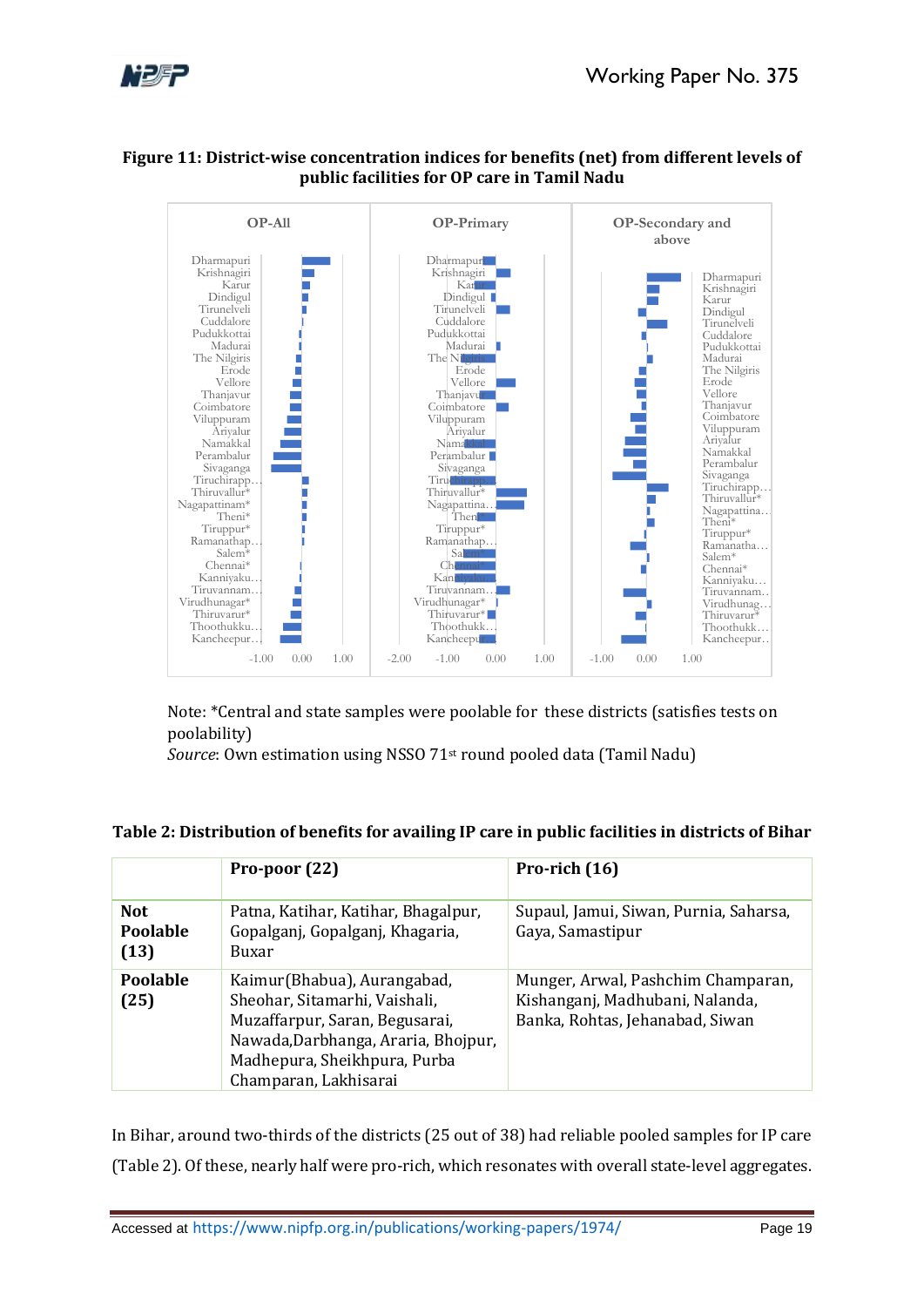

These districts need targeted interventions. Notably however, there are a number of districts which deviate from the overall state-level patterns, and these highlight the need for sub-state analysis.

|                        | Pro-poor $(20)$                                    | Pro-rich (12)                            |
|------------------------|----------------------------------------------------|------------------------------------------|
| <b>Not</b><br>Poolable | Sivaganga, Tirunelveli,<br>Thoothukkudi, Ariyalur, | Nagapattinam, Dharmapuri,<br>Pudukkottai |
| [9]                    | Viluppuram, Thanjavur                              |                                          |
| Poolable               | Karur, Virudhunagar, Vellore,                      | Krishnagiri, Perambalur,                 |
| (23)                   | Ramanathapuram, Erode,                             | Kanniyakumari, Namakkal, The             |
|                        | Tiruchirappalli, Salem, Coimbatore,                | Nilgiris, Tiruppur, Madurai,             |
|                        | Chennai, Kancheepuram, Cuddalore,                  | Thiruvarur, Dindigul                     |
|                        | Tiruvannamalai, Thiruvallur, Theni                 |                                          |

## **Table 3: Distribution of benefits for availing IP care in public facilities in Districts of Tamil Nadu**

# **Table 4: Distribution of benefits for availing OP care in public facilities in Districts of Tamil Nadu**

|                               | Pro-poor (20)                                                                                                                             | Pro-rich (12)                                                                     |
|-------------------------------|-------------------------------------------------------------------------------------------------------------------------------------------|-----------------------------------------------------------------------------------|
| <b>Not</b><br>Poolable<br>(9) | Pudukkottai, Madurai, The Nilgiris,<br>Erode, Vellore, Thanjavur,<br>Coimbatore, Viluppuram, Ariyalur,<br>Namakkal, Perambalur, Sivaganga | Dharmapuri, Krishnagiri, Karur,<br>Dindigul, Tirunelveli, Cuddalore               |
| <b>Poolable</b><br>(23)       | Salem, Chennai, Kanniyakumari,<br>Tiruvannamalai, Virudhunagar,<br>Thiruvarur, Thoothukkudi,<br>Kancheepuram                              | Tiruchirappalli, Thiruvallur,<br>Nagapattinam, Theni, Tiruppur,<br>Ramanathapuram |

District-level BIA analysis in Tamil Nadu for IP care shows that although the overall state-level pattern of benefit incidence is pro-poor, there are districts which are pro-rich (Table 3). 9 of the 23 poolable districts of the state were pro-rich. These pockets of pro-rich areas call for a review. Similarly, for OP care, specific interventions may be required in the districts of Tiruchirappalli, Thiruvallur, Nagapattinam, Theni, Tiruppur, Ramanathapuram (Table 4).

## **Summary and Conclusions**

One of the parameters for assessing effectiveness of public spending is its progressivity, and is often empirically quantified through benefit incidence analysis (BIA). Much of the BIA analysis for public spending on health in India has been confined to state-level aggregates and interdistrict variation within States are unknown. Lack of detailed disaggregated data has been a major constraint for district-level analysis. We combine data on DDO withdrawals from State treasuries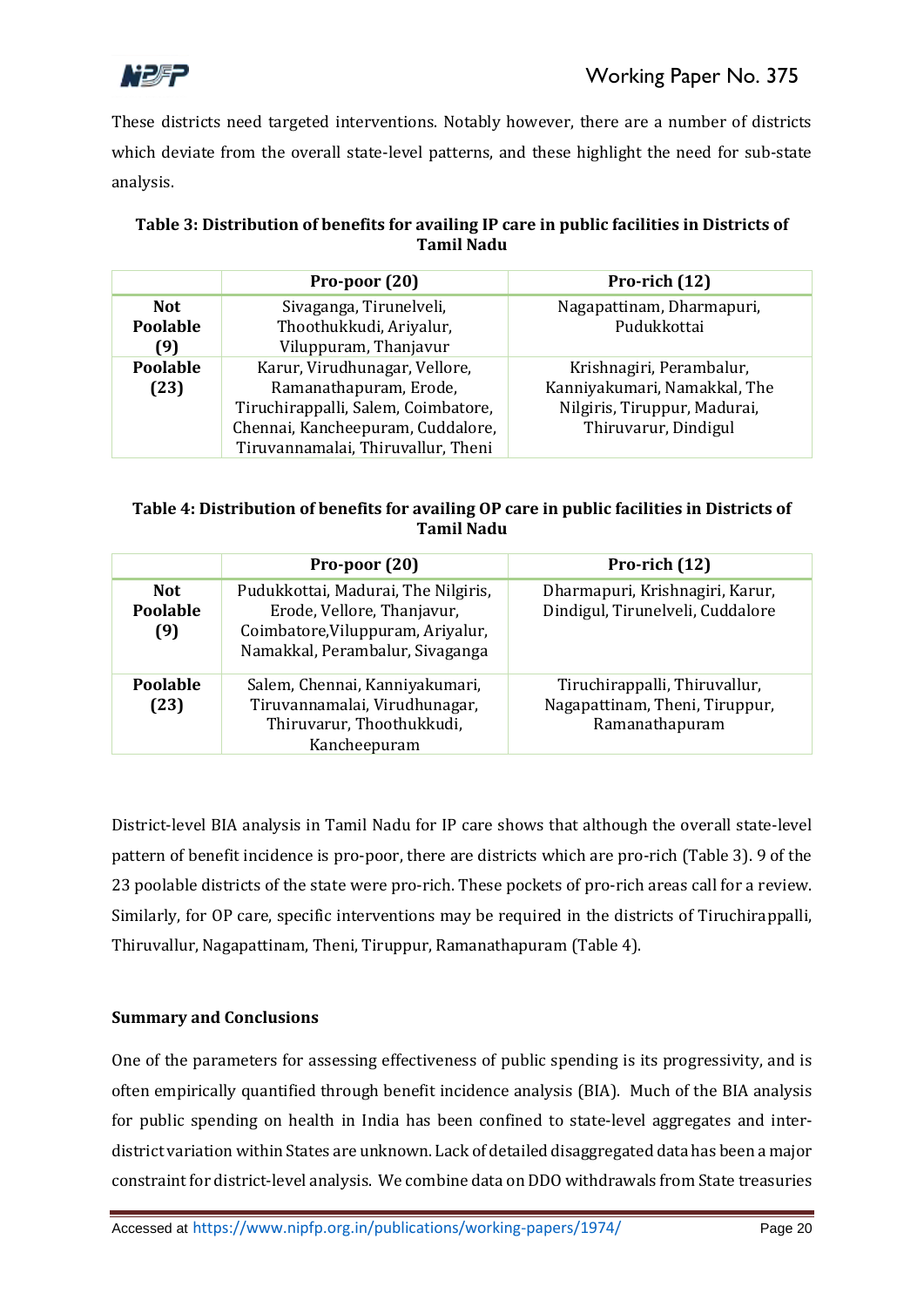

(for district-level public spending) with central and state samples of the  $71<sup>st</sup>$  round of NSS surveys to overcome the data constraint and lay out a methodological framework for undertaking districtlevel benefit incidence analysis for health in India. Specifically, we carry out BIA at the districtlevel in Tamil Nadu and Bihar, to highlight sub-state variations and the methodological framework.

Our analysis suggests that district-level BIA can highlight pockets of pro-rich areas within States for both inpatient and outpatient care, and facilitate targeted interventions. Results indicate that for IP care in Bihar, districts like Munger, Arwal, Pashchim Champaran, Kishanganj, Madhubani, Nalanda, Banka, Rohtas, Jehanabad, Siwan are significantly pro-rich than others, and call for focussed interventions. Similarly, in Tamil Nadu, for both OP and IP care, although the overall distribution of the benefits of public spending in the state is pro-poor, there are a number of prorich districts, which call for review. For IP care, Krishnagiri, Perambalur, Kanniyakumari, Namakkal, The Nilgiris, Tiruppur, Madurai, Thiruvarur and Dindigul call for attention of policy makers. For OP care, the districts of Tiruchirappalli, Thiruvallur, Nagapattinam, Theni, Tiruppur and Ramanathapuram are pro-rich. The analysis also suggests that there are other pro-rich districts within each state, but the results of those districts need to be read with caution, as the pooling tests were not statistically satisfactory in those districts.

Benefit incidence analysis by different levels of care indicate that in Bihar, utilisation of primary level public facilities for IP care is pro-poor, unlike OP care. Interestingly, while 65 per cent of public spending on health in Bihar is incurred at the primary level, utilization is largely concentrated at the level of secondary and tertiary care. Around 88 per cent of IP care (in days) and 59 per cent of OP visits in public health system are in secondary and tertiary level facilities in Bihar. This is unlike Tamil Nadu, where public spending at secondary and tertiary level health facilities is broadly commensurate with the utilization pattern. This calls for a review of the public spending on health *vis-à-vis* utilization at primary level facilities in Bihar.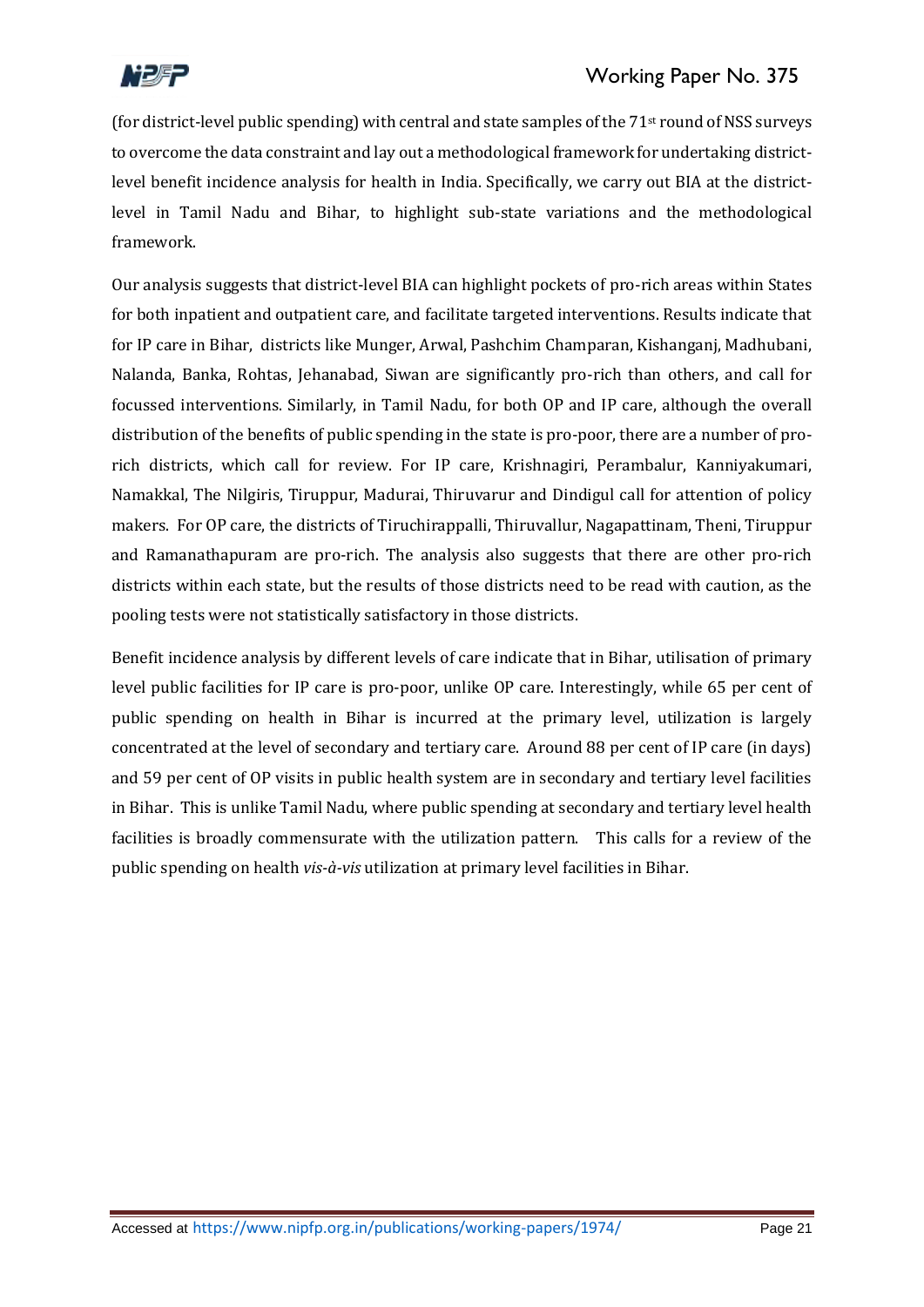

# **References**

- Acharya, D., Vaidyanathan, G., Muraleedharan, V. R., Dheenadayalan, D. S., & Dash, U. (2011). Do the poor benefit from public spending on healthcare in India? Results from benefit (utilisation) incidence analysis in Tamil Nadu and Orissa. *London: The Consortium for Research on Equitable Health Systems*, *201*, 1-38.
- Azam, M., & Bhatt, V. (2016). Spatial Income Inequality in India, 1993-2011: A District Level Decomposition. *Available at SSRN 2761578*.
- Bowser, D., Patenaude, B., Bhawalkar, M., Duran, D., & Berman, P. (2019). Benefit incidence analysis in public health facilities in India: utilization and benefits at the national and state levels. *International journal for equity in health*, *18*(1), 13.
- Castro-Leal, F. (1996). *The impact of public health spending on poverty and inequality in South Africa*. Poverty and Social Policy Department, Human Capital Development, World Bank.
- Castro-Leal, F. (1999). The Impact of public health spending on poverty and inequality in South Africa (p. 35). *Washington, DC: World Bank, Africa Region*.
- Castro-Leal, F., Dayton, J., & Demery, L. (2000). Public spending on health care in Africa: do the poor benefit?. *Bulletin of the World health Organization*, *78*, 66-74.
- Chatterjee, S., Levin, C., & Laxminarayan, R. (2013). Unit cost of medical services at different hospitals in India. *PLoS One*, *8*(7), e69728.
- Choudhury, M., & Dubey, J. D. (2017). *Estimating Public Spending on Health by Levels of Care for National Health Accounts: An Illustration of Use of Data on Withdrawals by Drawing and Disbursing Officers (DDOs) in India* (No. 17/199).
- Chakraborty, L., Singh, Y., & Jacob, J. (2013). Analyzing public expenditure benefit incidence in health care: Evidence from India. *Levy Economics Institute, Working Papers Series*, (748).
- Davoodi, H. R., Tiongson, E. R., & Asawanuchit, S. (2003). How useful are benefit incidence analyses of public education and health spending?
- Demery, L. (2003). Analyzing the incidence of public spending. *The impact of economic policies on poverty and income distribution: evaluation techniques and tools*, 41-68.
- Mahal, A. (2005). Policy implications of the distribution of public subsidies on health and education: The case of Karnataka, India. *Comparative Education Review*, *49*(4), 552-574.
- Mahal, A., Singh, J., Afridi, F., Lamba, V., Gumber, A., & Selvaraju, V. (2000). Who benefits from public health spending in India. *New Delhi: National Council for Applied Economic Research*.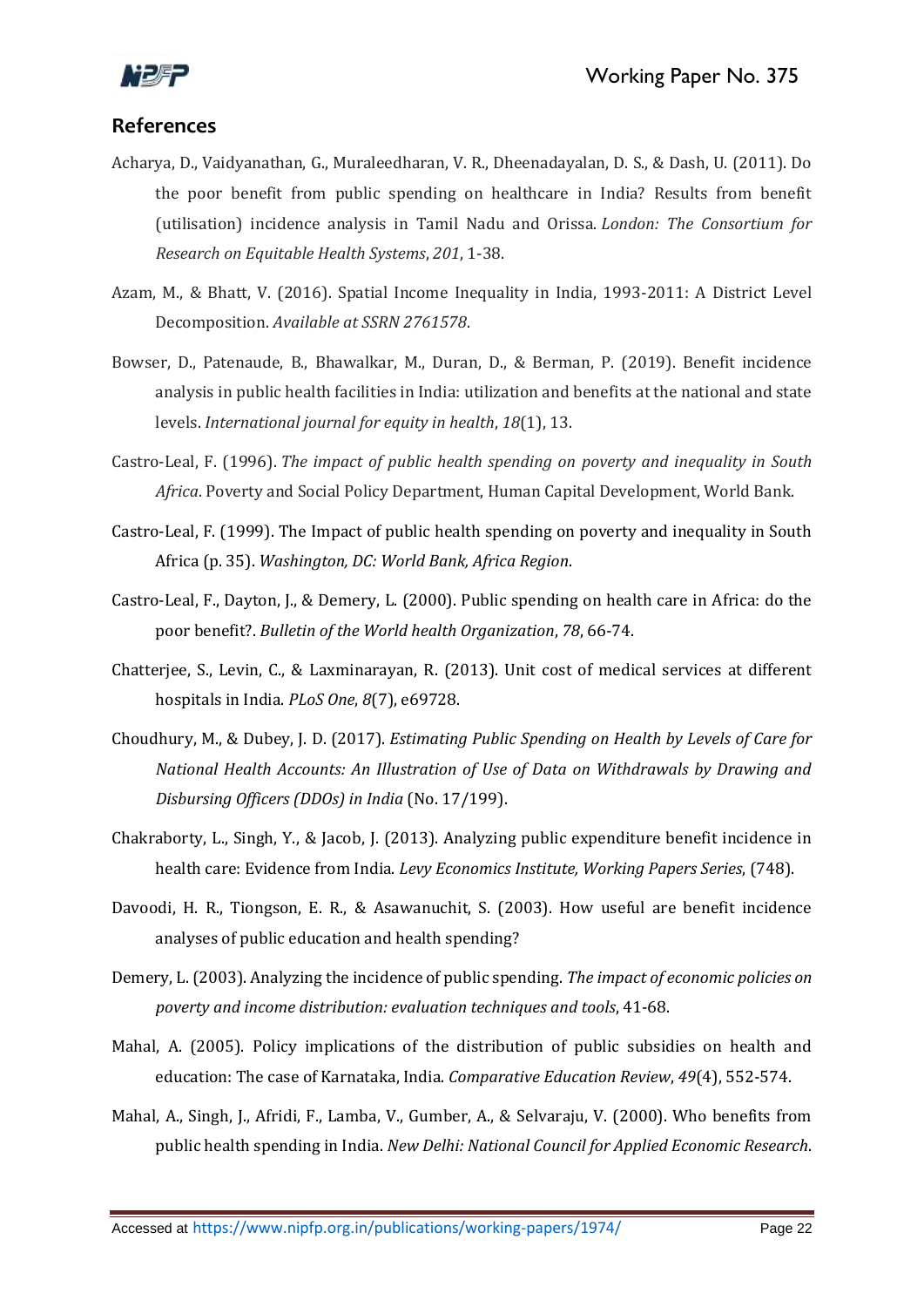

- McIntyre, D., & Ataguba, J. E. (2010). How to do (or not to do)… a benefit incidence analysis. *Health policy and planning*, *26*(2), 174-182.
- NHSRC (National Health Systems Resource Centre). (2017). Government Health Expenditures in India (2013–14).
- NHSRC (National Health Systems Resource Centre). (2018). National Health Accounts Estimates for India (2015–16).
- Pearson, M. (2002). Benefit incidence analysis: how can it contribute to our understanding of health systems performance. *London: DFID Health Systems Resource Centre*.
- Sahn, D. E., & Younger, S. D. (2000). Expenditure incidence in Africa: microeconomic evidence. *Fiscal Studies*, *21*(3), 329-347.